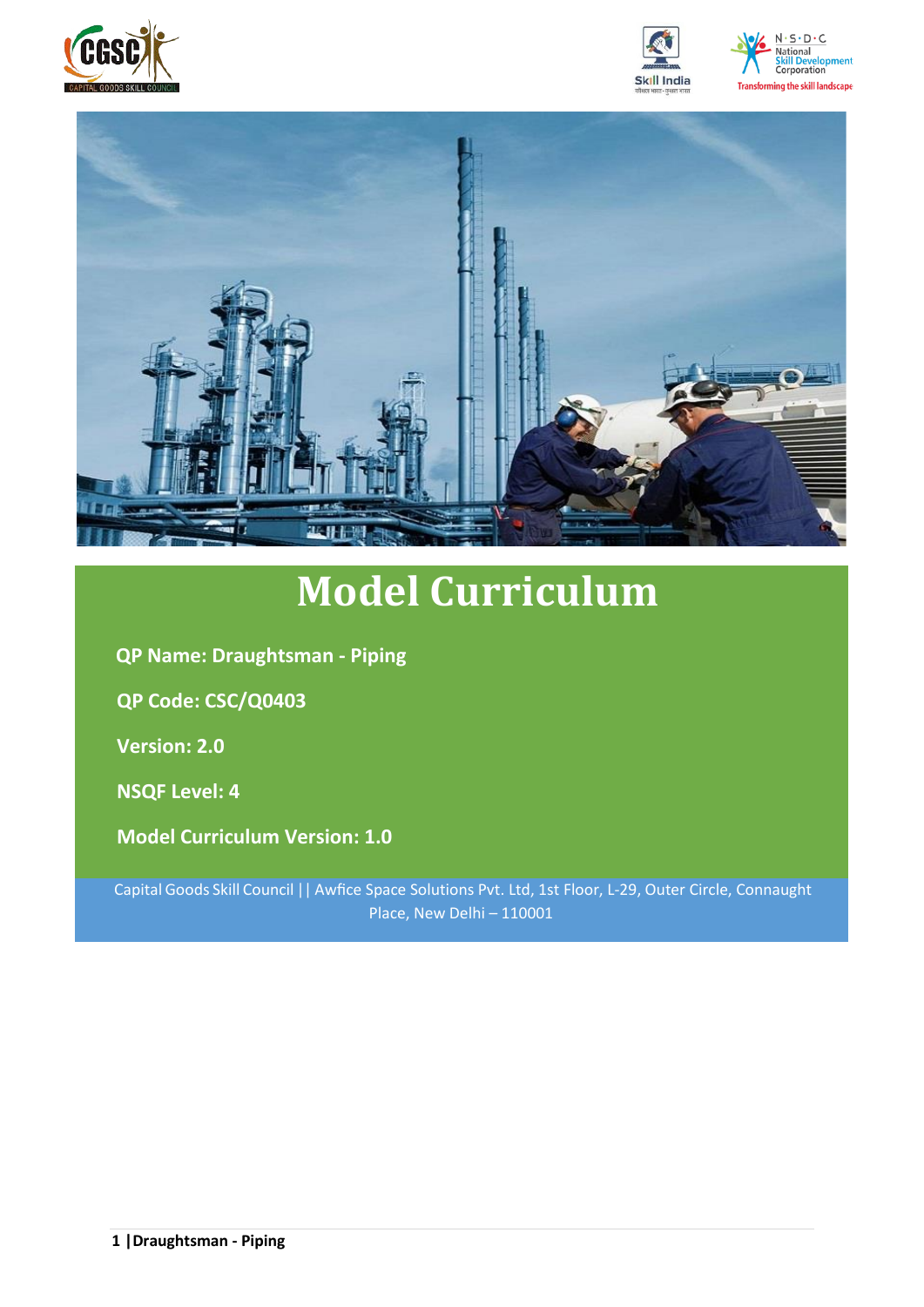



## **Table of Contents**

| Module 3: Process of coordinating with co-workers to achieve work efficiency 12 |  |
|---------------------------------------------------------------------------------|--|
| Module 4: Process of creating and editing 2D piping drawings using the CAD 14   |  |
|                                                                                 |  |
|                                                                                 |  |
|                                                                                 |  |
|                                                                                 |  |
|                                                                                 |  |
|                                                                                 |  |
|                                                                                 |  |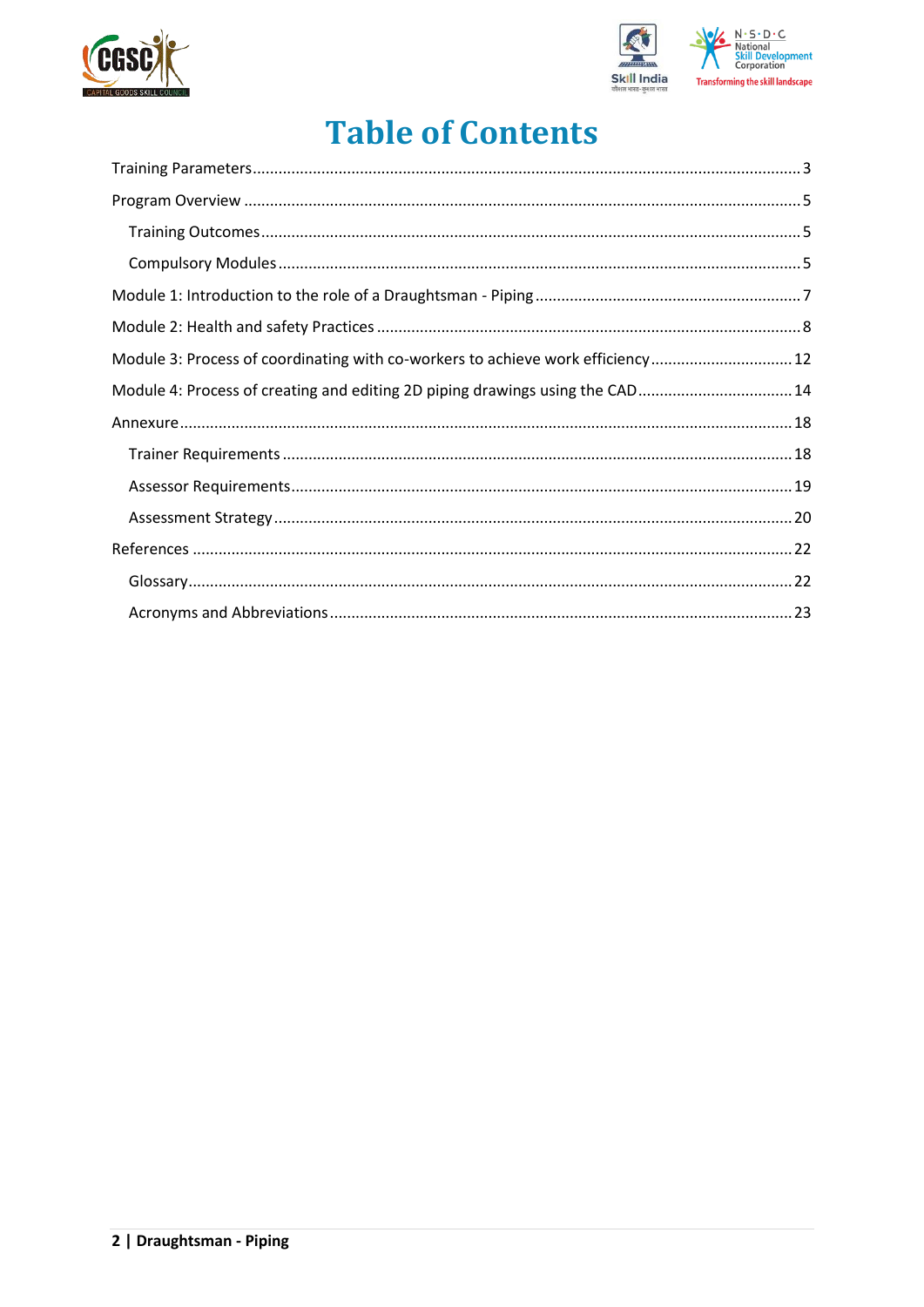



## **Training Parameters**

<span id="page-2-0"></span>

| <b>Sector</b>                                                     | <b>Capital Goods</b>                                                                                                                                                                                                                                                                                                                                                                                                                                                                                                                |  |  |  |
|-------------------------------------------------------------------|-------------------------------------------------------------------------------------------------------------------------------------------------------------------------------------------------------------------------------------------------------------------------------------------------------------------------------------------------------------------------------------------------------------------------------------------------------------------------------------------------------------------------------------|--|--|--|
| <b>Sub-Sector</b>                                                 | Machine Tools, Dies, Moulds and Press Tools, Plastics<br>Manufacturing Machinery, Textile Manufacturing Machinery,<br>Process Plant Machinery, Electrical and Power Machinery, Light<br><b>Engineering Goods</b>                                                                                                                                                                                                                                                                                                                    |  |  |  |
| Occupation                                                        | Design                                                                                                                                                                                                                                                                                                                                                                                                                                                                                                                              |  |  |  |
| <b>Country</b>                                                    | India                                                                                                                                                                                                                                                                                                                                                                                                                                                                                                                               |  |  |  |
| <b>NSQF Level</b>                                                 | 4                                                                                                                                                                                                                                                                                                                                                                                                                                                                                                                                   |  |  |  |
| Aligned to NCO/ISCO/ISIC Code                                     | <b>NCO-2015/ NIL</b>                                                                                                                                                                                                                                                                                                                                                                                                                                                                                                                |  |  |  |
| <b>Minimum Educational Qualification and</b><br><b>Experience</b> | 8th Class Pass + ITI - Fitter (2years) with 2 years of experience<br>in the relevant field<br><b>OR</b><br>10th Class Pass with 2 years of experience in the relevant field<br><b>OR</b><br>10th Class Pass + ITI (1 year) with 1 year of experience in the<br>relevant field<br><b>OR</b><br>10th Class Pass + ITI (2 years)<br><b>OR</b><br>12th Class Pass with 6 months of experience in the relevant<br>field<br><b>OR</b><br>Certified in NSQF-L3 Operator - CAM Operator with 2 years of<br>experience in the relevant field |  |  |  |
| <b>Pre-Requisite License or Training</b>                          | <b>NA</b>                                                                                                                                                                                                                                                                                                                                                                                                                                                                                                                           |  |  |  |
| <b>Minimum Job Entry Age</b>                                      | 18 Years                                                                                                                                                                                                                                                                                                                                                                                                                                                                                                                            |  |  |  |
| <b>Last Reviewed On</b>                                           | <b>NA</b>                                                                                                                                                                                                                                                                                                                                                                                                                                                                                                                           |  |  |  |
| <b>Next Review Date</b>                                           | <b>NA</b>                                                                                                                                                                                                                                                                                                                                                                                                                                                                                                                           |  |  |  |
| <b>NSQC Approval Date</b>                                         | <b>NA</b>                                                                                                                                                                                                                                                                                                                                                                                                                                                                                                                           |  |  |  |
| <b>QP Version</b>                                                 | 2.0                                                                                                                                                                                                                                                                                                                                                                                                                                                                                                                                 |  |  |  |
| <b>Model Curriculum Creation Date</b>                             | <b>NA</b>                                                                                                                                                                                                                                                                                                                                                                                                                                                                                                                           |  |  |  |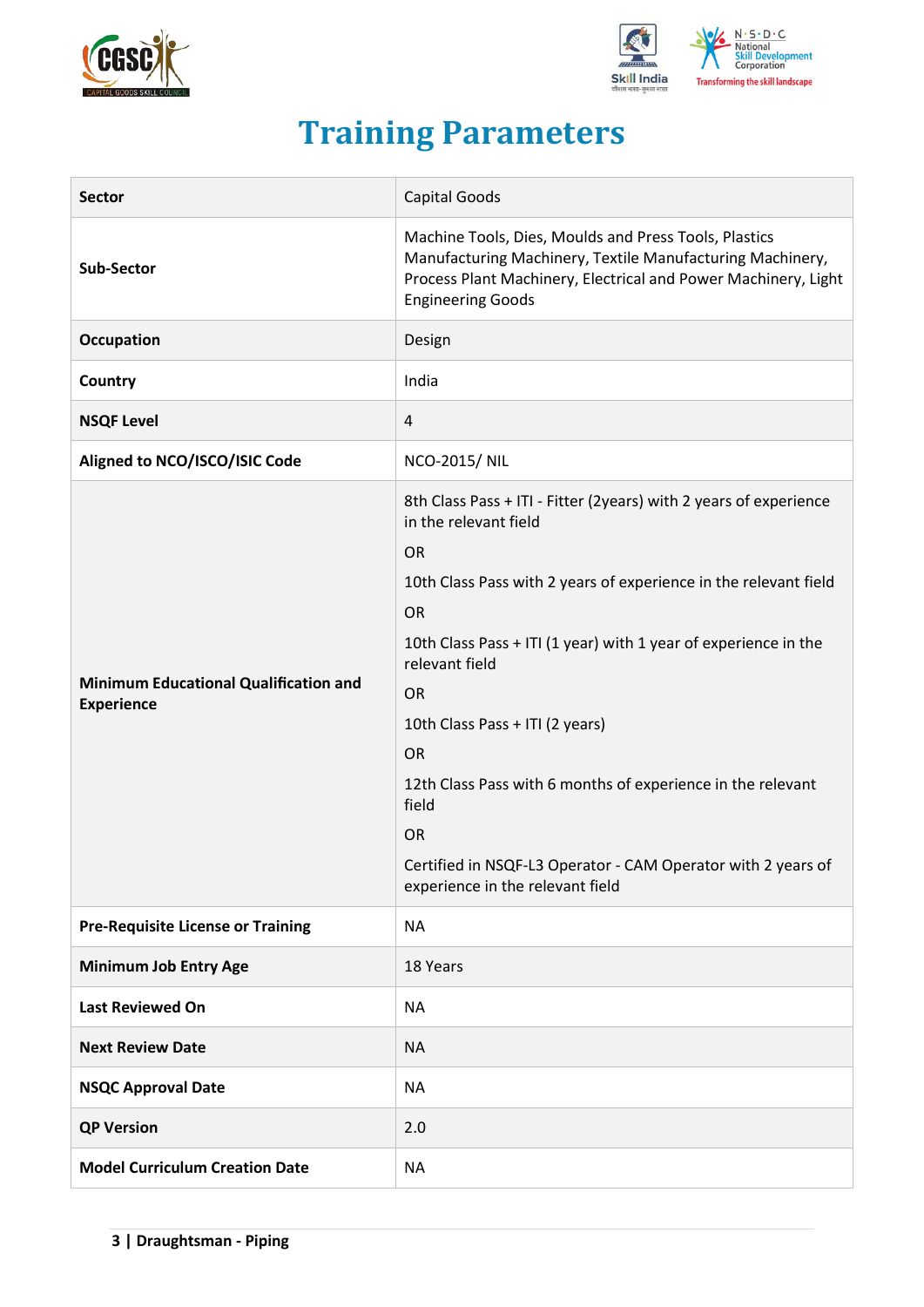



| <b>Model Curriculum Valid Up to Date</b> | <b>NA</b> |
|------------------------------------------|-----------|
| <b>Model Curriculum Version</b>          | 1.0       |
| <b>Minimum Duration of the Course</b>    | 420 Hours |
| <b>Maximum Duration of the Course</b>    | 420 Hours |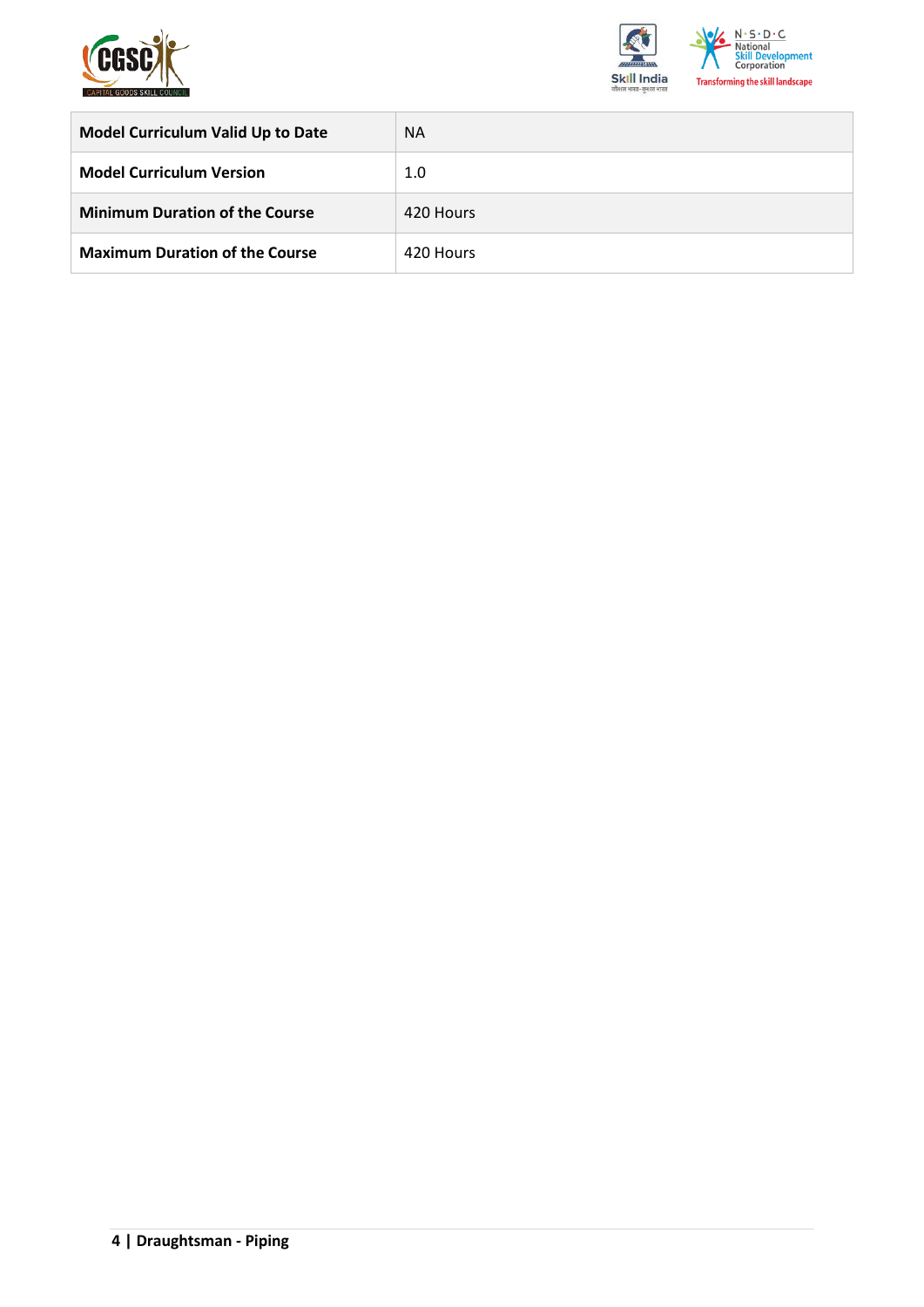



## **Program Overview**

<span id="page-4-0"></span>This section summarizes the end objectives of the program along with its duration.

#### <span id="page-4-1"></span>**Training Outcomes**

At the end of the program, the learner should have acquired the listed knowledge and skills to:

- Explain the importance of following the health and safety practices at work.
- Demonstrate ways to coordinate with co-workers to achieve work efficiency.
- Demonstrate the process of creating and editing 2D piping drawings using CAD.

#### <span id="page-4-2"></span>**Compulsory Modules**

The table lists the modules and their duration corresponding to the Compulsory NOS of the QP.

| <b>NOS and Module Details</b>                                                                                                                                | <b>Theory</b><br><b>Duration</b> | <b>Practical</b><br><b>Duration</b> | On-the-Job<br><b>Training Duration</b><br>(Mandatory) | <b>On-the-Job Training</b><br><b>Duration</b><br>(Recommended) | <b>Total</b><br><b>Duration</b> |
|--------------------------------------------------------------------------------------------------------------------------------------------------------------|----------------------------------|-------------------------------------|-------------------------------------------------------|----------------------------------------------------------------|---------------------------------|
| <b>Bridge Module</b>                                                                                                                                         | 04:00                            | 00:00                               | 0:00                                                  | 00:00                                                          | 04:00                           |
| Module 1: Introduction to<br>the role of a Draughtsman -<br>Piping                                                                                           | 04:00                            | 0:00                                | 0:00                                                  | 00:00                                                          | 04:00                           |
| <b>CSC/N1335 Follow the</b><br>health and safety practices<br>at work<br><b>NOS Version-2.0</b><br><b>NSQF Level-3</b>                                       | 20:00                            | 60:00                               | 0:00                                                  | 00:00                                                          | 80:00                           |
| Module 2: Health and safety<br>practices                                                                                                                     | 20:00                            | 60:00                               | 0:00                                                  | 00:00                                                          | 80:00                           |
| <b>CSC/N1336 Coordinate with</b><br>co-workers to achieve work<br>efficiency<br><b>NOS Version-2.0</b><br><b>NSQF Level-3</b>                                | 20:00                            | 60:00                               | 0:00                                                  | 00:00                                                          | 80:00                           |
| Module 3: Process of<br>coordinating with co-<br>workers to achieve work<br>efficiency                                                                       | 20:00                            | 60:00                               | 0:00                                                  | 00:00                                                          | 80:00                           |
| <b>CSC/N0403 Create and edit</b><br>2D piping drawings using<br>the computer - Aided<br><b>Design (CAD)</b><br><b>NOS Version-2.0</b><br><b>NSQF Level-4</b> | 76:00                            | 180:00                              | 0:00                                                  | 00:00                                                          | 256:00                          |
| Module 4: Process of<br>creating and editing 2D                                                                                                              | 76:00                            | 180:00                              | 0:00                                                  | 00:00                                                          | 256:00                          |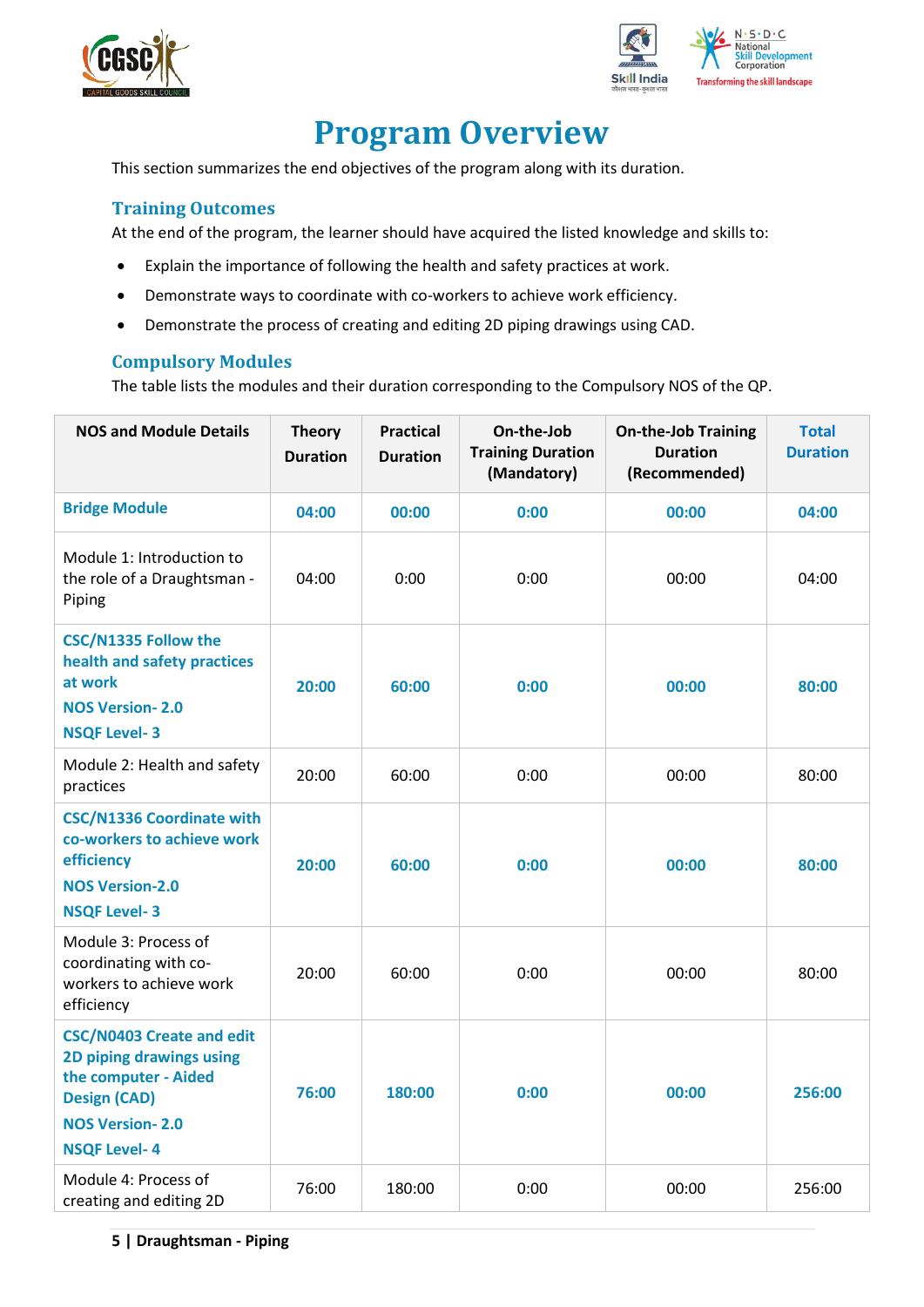



| piping drawings using the<br><b>CAD</b> |        |        |      |       |        |
|-----------------------------------------|--------|--------|------|-------|--------|
| <b>Total Duration</b>                   | 120:00 | 300:00 | 0:00 | 00:00 | 420:00 |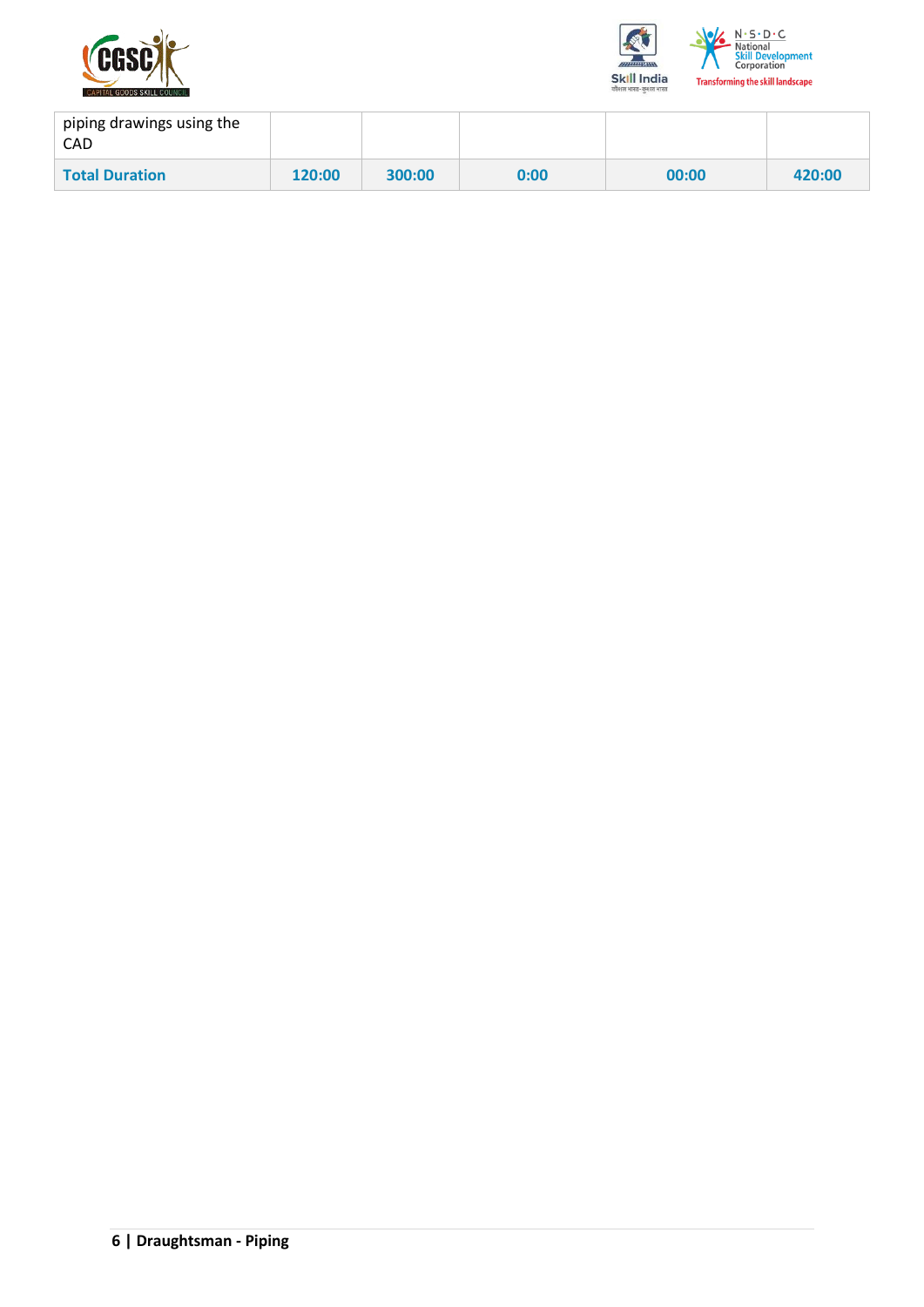



## **Module Details**

## <span id="page-6-0"></span>**Module 1: Introduction to the role of a Draughtsman - Piping**

### *Bridge Module*

#### **Terminal Outcomes:**

• Discuss the job role of a Draughtsman - Piping.

| <b>Duration: 04:00</b>                                                                             | <b>Duration: 0:00</b>                    |  |  |  |  |
|----------------------------------------------------------------------------------------------------|------------------------------------------|--|--|--|--|
| Theory – Key Learning Outcomes                                                                     | <b>Practical - Key Learning Outcomes</b> |  |  |  |  |
| Describe the size and scope of the<br>$\bullet$<br>capital goods industry and its sub-<br>sectors. |                                          |  |  |  |  |
| Discuss the role and responsibilities<br>$\bullet$<br>of a Draughtsman - Piping.                   |                                          |  |  |  |  |
| Identify various employment<br>opportunities for a Draughtsman -<br>Piping.                        |                                          |  |  |  |  |
| <b>Classroom Aids</b>                                                                              |                                          |  |  |  |  |
| Training Kit - Trainer Guide, Presentations, Whiteboard, Marker, Projector, Laptop, Video Films    |                                          |  |  |  |  |
| <b>Tools, Equipment and Other Requirements</b>                                                     |                                          |  |  |  |  |
| ΝA                                                                                                 |                                          |  |  |  |  |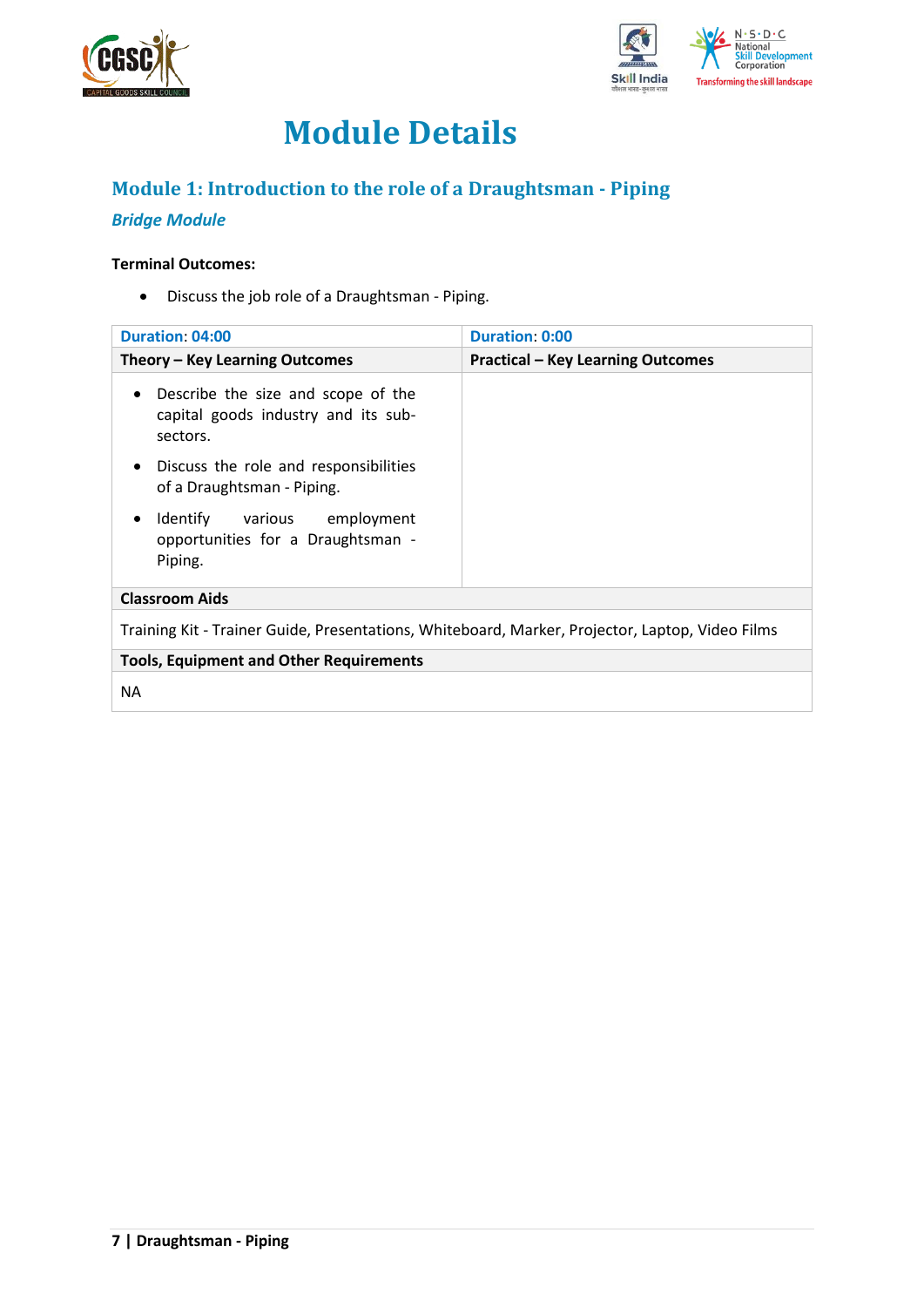



### <span id="page-7-0"></span>**Module 2: Health and safety Practices** *Mapped to CSC/N1335 v2.0*

#### **Terminal Outcomes:**

- Demonstrate ways to maintain personal health and safety.
- Describe the process of assisting in hazard management.
- Explain how to check the first aid box, firefighting and safety equipment.
- Describe the process of assisting in waste management.
- Explain the importance of following the fire safety guidelines.
- Explain the importance of following the emergency and first-aid procedures.
- Demonstrate the process of carrying out relevant documentation and review.

| <b>Duration: 20:00</b>                                                                                                                                                                      | Duration: 60:00                                                                                                                                                               |  |  |
|---------------------------------------------------------------------------------------------------------------------------------------------------------------------------------------------|-------------------------------------------------------------------------------------------------------------------------------------------------------------------------------|--|--|
| Theory - Key Learning Outcomes                                                                                                                                                              | <b>Practical - Key Learning Outcomes</b>                                                                                                                                      |  |  |
| Explain the recommended practices<br>$\bullet$<br>to be followed to ensure protection<br>from infections and transmission to<br>others, such as the use of hand<br>sanitiser and face mask. | Demonstrate the use of appropriate<br>$\bullet$<br>Personal Protective Equipment (PPE)<br>relevant to the task and work<br>conditions.<br>Demonstrate<br>handle<br>how<br>to  |  |  |
| Explain the importance and process<br>of checking the work conditions,<br>assessing the potential health and<br>safety risks, and take appropriate<br>measures to mitigate them.            | hazardous materials safely.<br>Demonstrate the process of testing<br>$\bullet$<br>the firefighting and various safety<br>equipment to ensure they are in<br>usable condition. |  |  |
| Explain the importance and process<br>of selecting and using the appropriate<br>PPE relevant to the task and work<br>conditions.                                                            | Demonstrate the process of recycling<br>and disposing different types of<br>waste appropriately.                                                                              |  |  |
| Explain the<br>recommended<br>techniques to be followed while<br>lifting and moving heavy objects to<br>avoid injury.                                                                       | Demonstrate<br>how<br>to<br>use<br>the<br>appropriate type of fire extinguisher<br>to extinguish different types of fires<br>safely.                                          |  |  |
| Explain the importance of following<br>the manufacturer's instructions and<br>workplace safety guidelines while<br>working on heavy machinery, tools                                        | administer<br>Demonstrate how<br>to<br>appropriate first aid to the injured<br>personnel.<br>Demonstrate<br>the<br>οf<br>process                                              |  |  |
| and equipment.<br>Explain the importance and process<br>of identifying existing and potential<br>hazards at work.                                                                           | Cardiopulmonary<br>performing<br>Resuscitation (CPR) on a potential<br>victim of cardiac arrest.<br>Demonstrate the process of carrying                                       |  |  |
| Describe the process of assessing the<br>potential risks and injuries associated<br>with the various hazards.                                                                               | appropriate<br>documentation<br>out<br>following a health and safety incident<br>at work, including all the required<br>information.                                          |  |  |
| Explain how to prevent or minimise<br>different types of hazards.                                                                                                                           |                                                                                                                                                                               |  |  |
| Explain how to handle and store                                                                                                                                                             |                                                                                                                                                                               |  |  |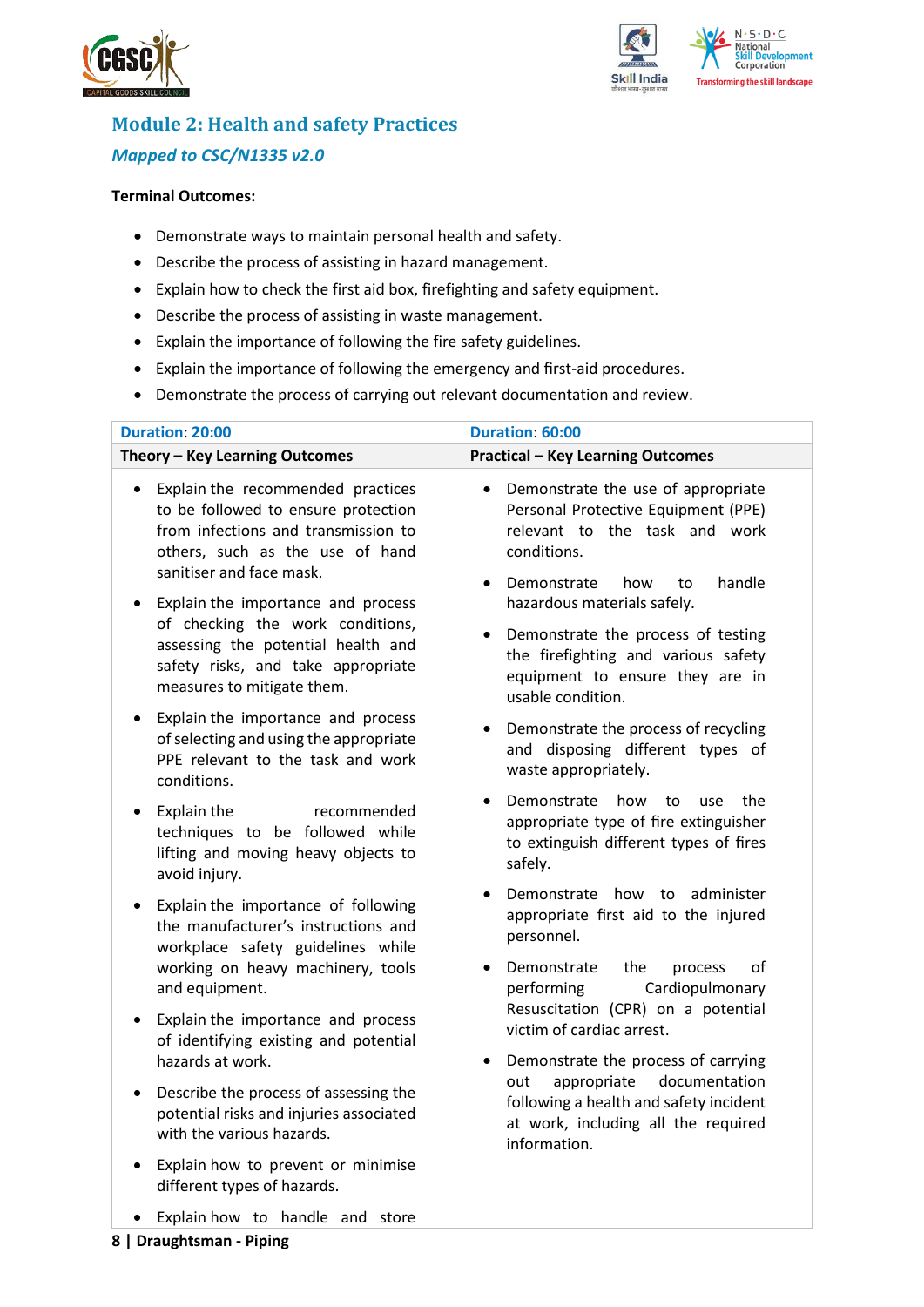



 $N.5.0.6$ **National** relopment **Corporation Transforming the skill landscape** 

hazardous materials safely.

- Explain the importance of ensuring the first aid box is updated with the relevant first aid supplies.
- Describe the process of checking and testing the firefighting and various safety equipment to ensure they are in a usable condition.
- Explain the criteria for segregating waste into appropriate categories.
- Describe the appropriate methods for recycling recyclable waste.
- Describe the process of disposing of the non-recyclable waste safely and the applicable regulations.
- Explain the use of different types of fire extinguishers to extinguish different types of fires.
- State the recommended practices to be followed for a safe rescue during a fire emergency.
- Explain how to request assistance from the fire department to extinguish a serious fire.
- Explain the appropriate practices to be followed during workplace emergencies to ensure safety and minimise loss to organisational property.
- State the common health and safety hazards present in a work environment, associated risks, and how to mitigate them.
- State the safe working practices to be followed while working at various hazardous sites and using electrical equipment.
- Explain the importance of ensuring easy access to firefighting and safety equipment.
- Explain the appropriate preventative and remedial actions to be taken in the case of exposure to toxic materials, such as poisonous chemicals and gases.
- Explain various causes of fire in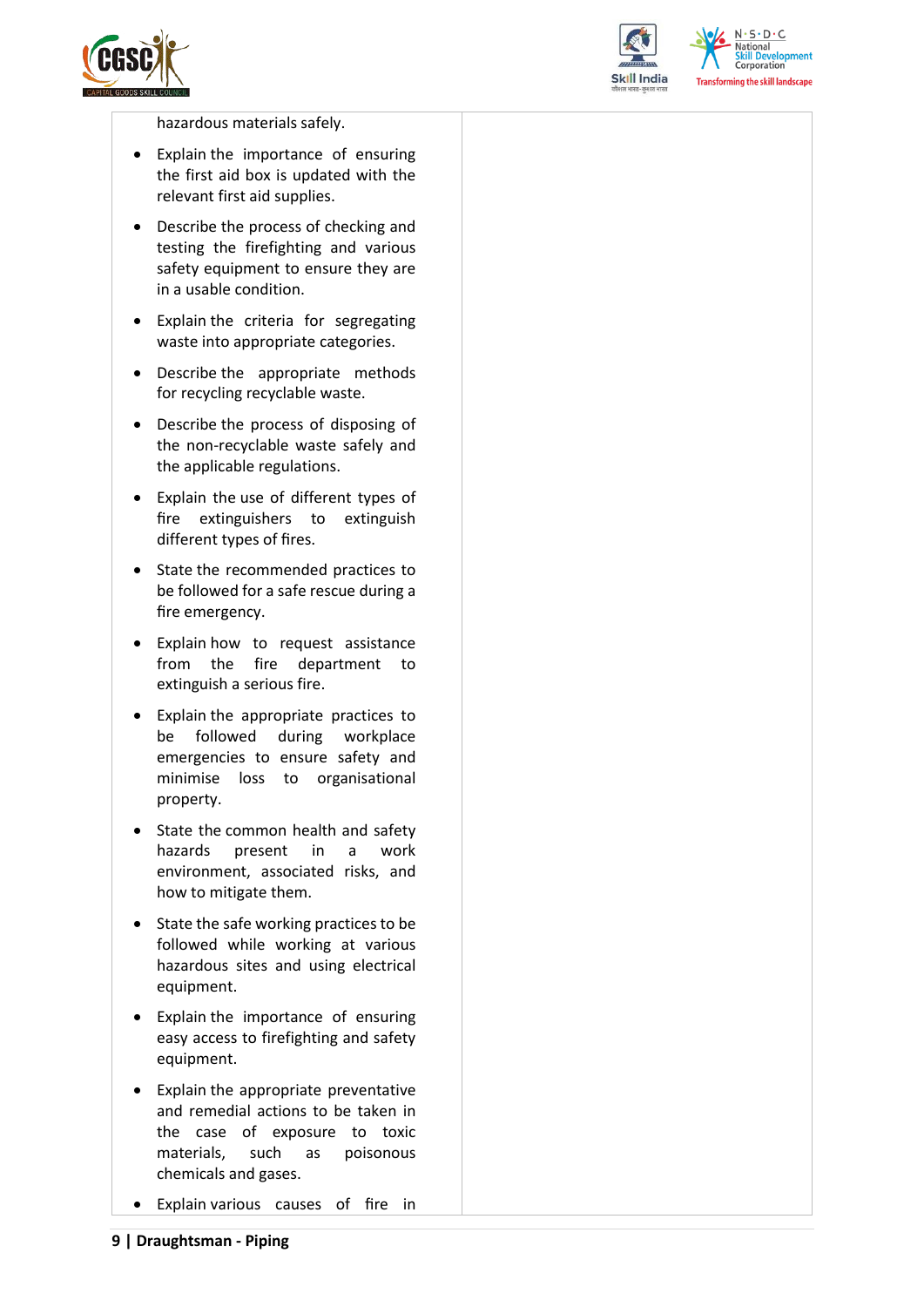



 $N \cdot S \cdot D \cdot C$ **National Skill Development**<br>Corporation **Transforming the skill landscape** 

different work environments and the recommended precautions to be taken to prevent fire accidents.

- Describe different methods of extinguishing fire.
- List different materials used for extinguishing fire.
- Explain the applicable rescue techniques to be followed during a fire emergency.
- Explain the importance of placing safety signs and instructions at strategic locations in a workplace and following them.
- Explain different types of first aid treatment to be provided for different types of injuries.
- State the potential injuries associated with incorrect manual handling.
- Explain how to move an injured person safely.
- State various hazards associated with the use of various machinery, tools, implements, equipment and materials.
- Explain the importance of ensuring no obstruction and free access to fire exits.
- Explain how to free a person from electrocution safely.
- Explain how to administer appropriate first aid to an injured person.
- Explain how to perform Cardiopulmonary Resuscitation (CPR).
- Explain the importance of coordinating with the emergency services to request urgent medical assistance for persons requiring professional medical attention or hospitalisation.
- State the appropriate documentation to be carried out following a health and safety incident at work, and the relevant information to be included.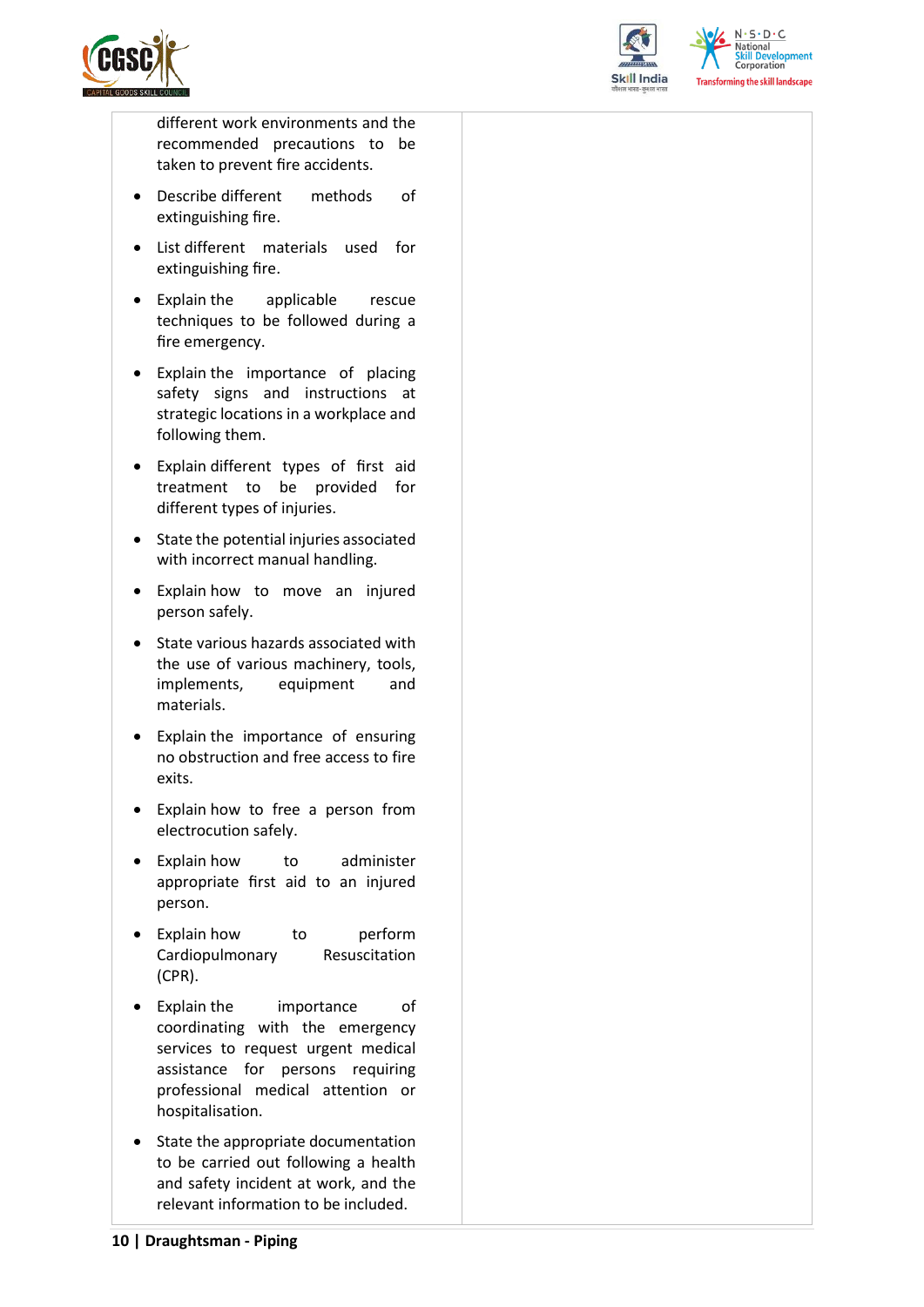



- Explain the importance and process of reviewing the health and safety conditions at work regularly or following an incident.
- Explain the importance and process of implementing appropriate changes to improve the health and safety conditions at work.

#### **Classroom Aids**

Computer, Projection Equipment, PowerPoint Presentation and Software, Facilitator's Guide, Participant's Handbook.

#### **Tools, Equipment and Other Requirements**

Personal Protective Equipment, Cleaning Equipment and Materials, Sanitizer, Soap, Mask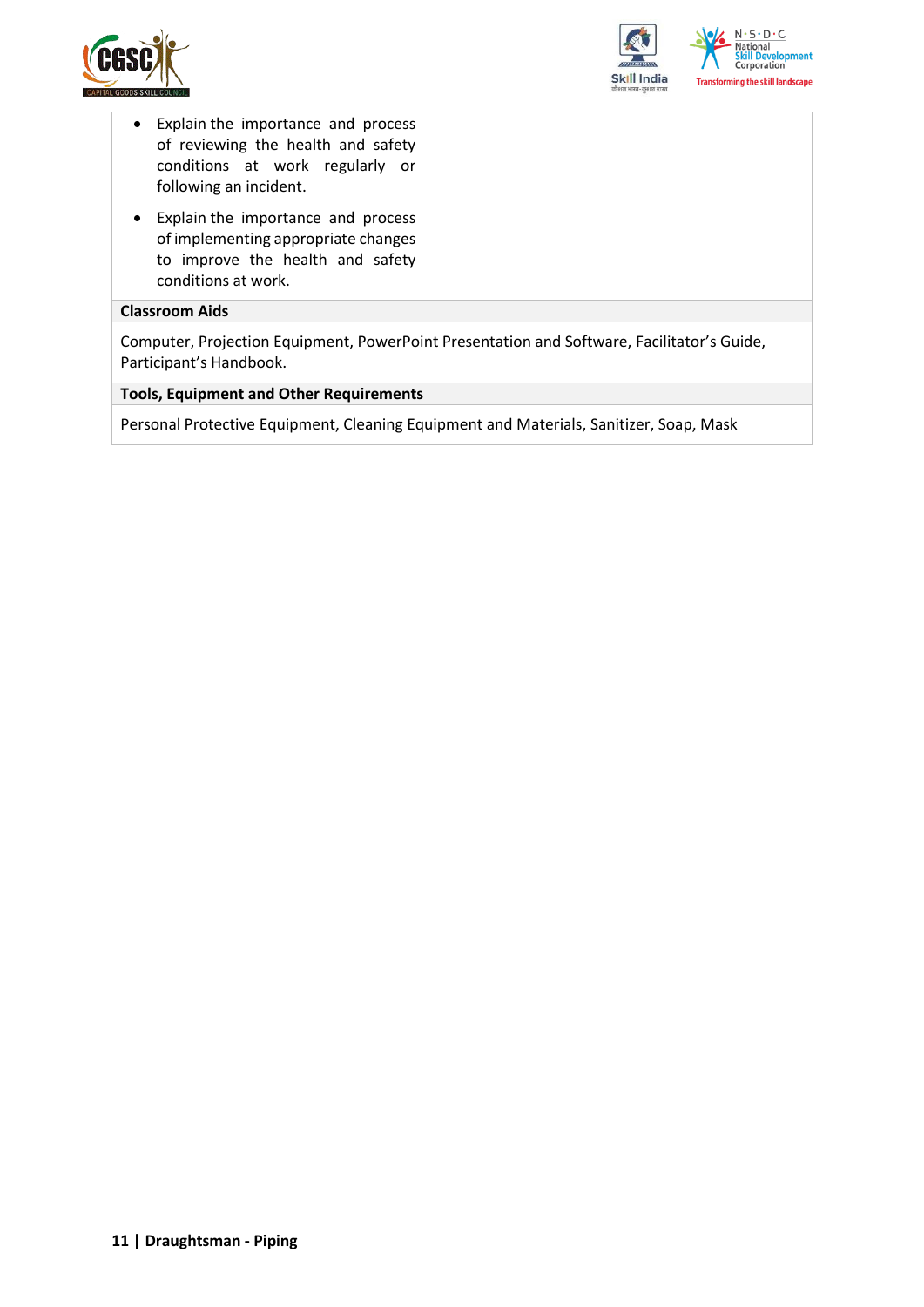



## <span id="page-11-0"></span>**Module 3: Process of coordinating with co-workers to achieve work efficiency**

### *Mapped to NOS CSC/N1336 v2.0*

#### **Terminal Outcomes:**

- Demonstrate ways to Work and communicate effectively with co-workers.
- Discuss ways to promote diversity and inclusion at the workplace.

| <b>Duration: 20:00</b>                                                                                                                                                                                 | Duration: 60:00                                                                                                                                                                                                                            |  |  |
|--------------------------------------------------------------------------------------------------------------------------------------------------------------------------------------------------------|--------------------------------------------------------------------------------------------------------------------------------------------------------------------------------------------------------------------------------------------|--|--|
| Theory - Key Learning Outcomes                                                                                                                                                                         | <b>Practical - Key Learning Outcomes</b>                                                                                                                                                                                                   |  |  |
| Explain the importance and process<br>$\bullet$<br>of effective communication in the<br>workplace.<br>Explain the<br>barriers to effective<br>٠<br>communication<br>and<br>how<br>to<br>overcome them. | Demonstrate<br>the<br>of<br>process<br>preparing the relevant documents<br>and reports as per the supervisor's<br>instructions, providing appropriate<br>information<br>clearly<br>and<br>systematically.<br>Demonstrate how to mentor and |  |  |
| Explain the importance of teamwork<br>$\bullet$<br>in an organisation's and individual's<br>success.                                                                                                   | assist subordinates in the execution<br>of their work responsibilities.                                                                                                                                                                    |  |  |
| Explain the importance of active<br>٠<br>listening in the work environment.                                                                                                                            | Demonstrate the process of using<br>efficiently<br>various<br>resources<br>to<br>utilisation and<br>ensure maximum                                                                                                                         |  |  |
| State the appropriate techniques to<br>$\bullet$<br>be followed for active listening.                                                                                                                  | minimum wastage.<br>Demonstrate how to communicate                                                                                                                                                                                         |  |  |
| Explain the importance of tone and<br>$\bullet$<br>pitch ineffective communication.                                                                                                                    | clearly<br>and<br>politely to<br>ensure<br>effective communication with co-                                                                                                                                                                |  |  |
| Explain the importance of avoiding<br>٠<br>casual expletives and unpleasant<br>while<br>communicating<br>terms<br>professional circles.                                                                | workers.<br>Demonstrate appropriate verbal and<br>non-verbal communication that is<br>respectful of genders and disability.                                                                                                                |  |  |
| Explain the<br>οf<br>importance<br>٠<br>maintaining discipline and ethical<br>behaviour at work.                                                                                                       |                                                                                                                                                                                                                                            |  |  |
| State the<br>for<br>common<br>reasons<br>$\bullet$<br>interpersonal conflict and how to<br>resolve them.                                                                                               |                                                                                                                                                                                                                                            |  |  |
| Explain the importance of developing<br>effective working relationships for<br>professional success.                                                                                                   |                                                                                                                                                                                                                                            |  |  |
| Describe the process of expressing<br>addressing<br>and<br>grievances<br>appropriately and effectively.                                                                                                |                                                                                                                                                                                                                                            |  |  |
| Explain the importance and process<br>of planning daily tasks to ensure their<br>timely completion and efficient use of                                                                                |                                                                                                                                                                                                                                            |  |  |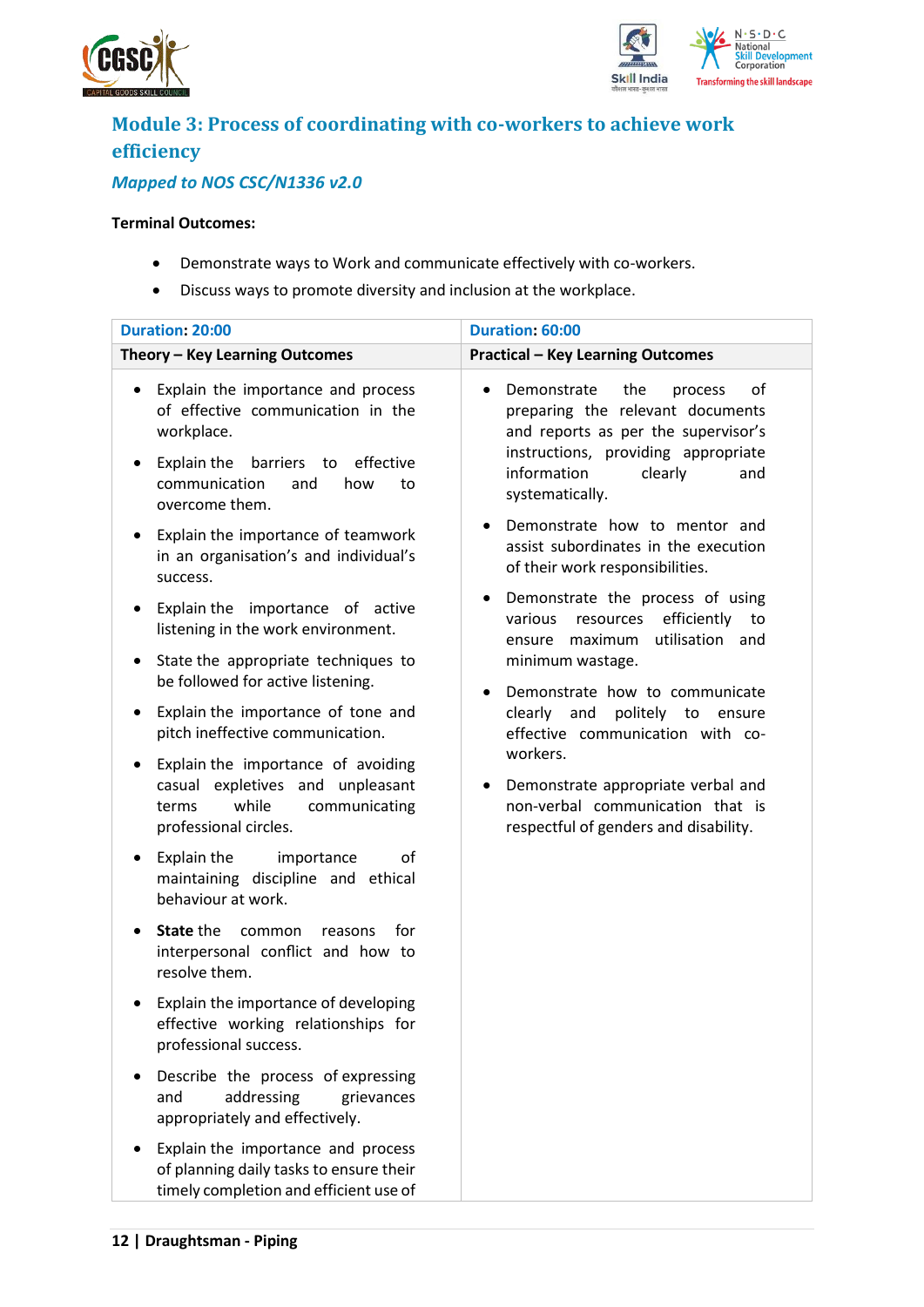



 $N.5.0.6$ **National Skill Development**<br>Corporation **Transforming the skill landscape** 

#### time.

- Explain the importance of adhering to the limits of authority at work.
- Explain the importance of following the applicable quality standards and timescales at work.
- Explain the importance of coordinating with co-workers to achieve the work objectives efficiently.
- Explain the relevant documentation requirements.
- Explain the importance of providing appropriate information clearly and systematically in work documents.
- State the escalation matrix to be followed to deal with out of authority tasks and concerns.
- Explain the importance and process of mentoring and assisting subordinates in the execution of their work responsibilities.
- Explain how to identify possible disruptions to work prevent them.
- Explain how to use various resources efficiently to ensure maximum utilisation and minimum wastage.
- Explain the recommended practices to be followed at work to avoid and resolve conflicts at work.
- Explain the importance and process of efficient and timely dissemination of information to the authorised personnel.
- Explain the procedure to report inappropriate behaviour e.g., harassment.

#### **Classroom Aids:**

Training Kit (Trainer Guide, Presentations). Whiteboard, Marker, Projector, Laptop

#### **Tools, Equipment and Other Requirements**

NA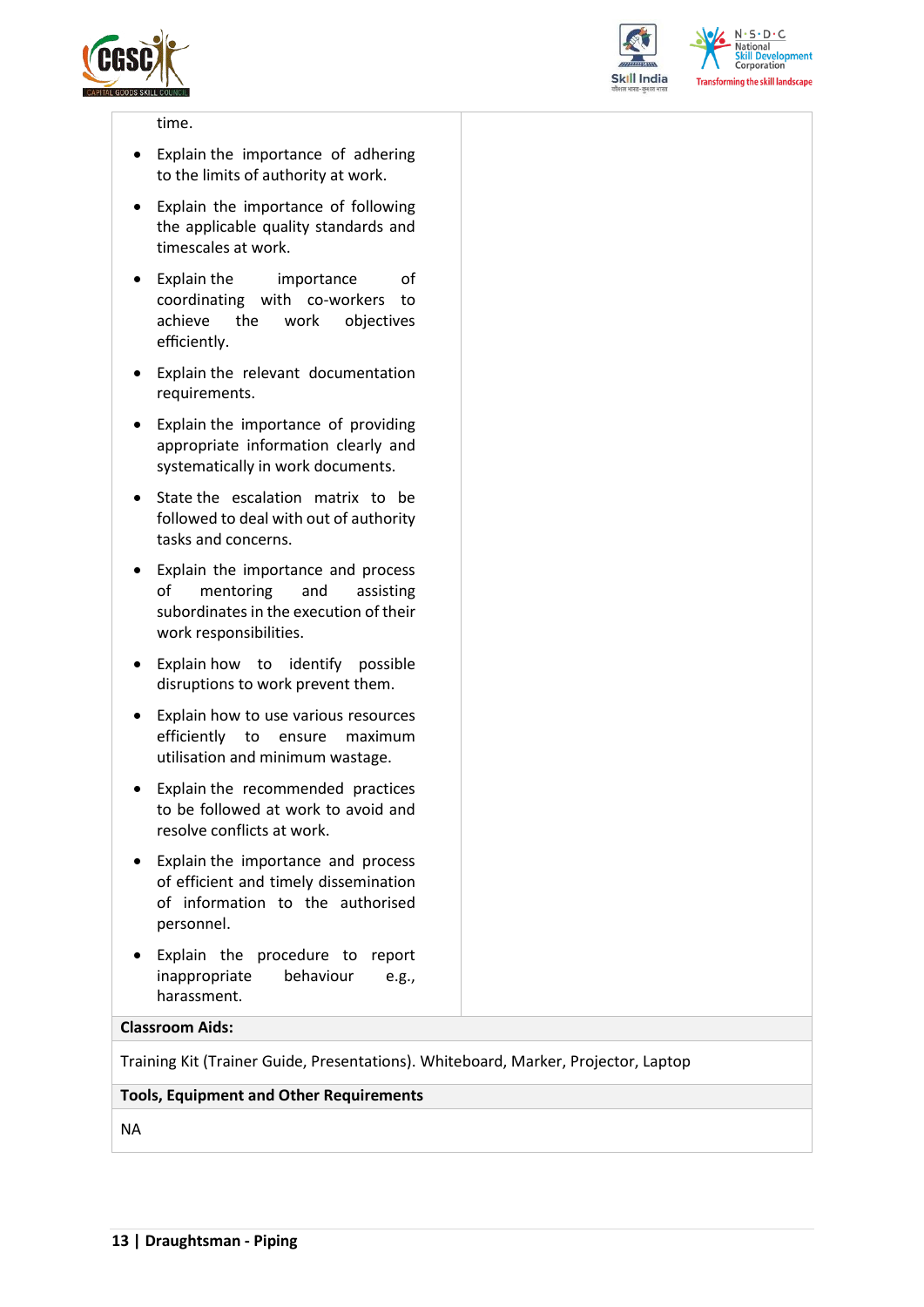



### <span id="page-13-0"></span>**Module 4: Process of creating and editing 2D piping drawings using the CAD** *Mapped to CSC/N0403 v2.0*

#### **Terminal Outcomes:**

- Explain how to determine the work requirements.
- Describe the process of preparing for creating and editing 2D piping drawings.
- Demonstrate the process of creating and editing 2D piping drawings.
- Explain the importance of using resources optimally.

| <b>Duration: 76:00</b>                                                                                                                                                                                                                                                                                                                    | <b>Duration: 180:00</b>                                                                                                                                                                                                                                                                                                            |
|-------------------------------------------------------------------------------------------------------------------------------------------------------------------------------------------------------------------------------------------------------------------------------------------------------------------------------------------|------------------------------------------------------------------------------------------------------------------------------------------------------------------------------------------------------------------------------------------------------------------------------------------------------------------------------------|
| Theory - Key Learning Outcomes                                                                                                                                                                                                                                                                                                            | <b>Practical - Key Learning Outcomes</b>                                                                                                                                                                                                                                                                                           |
| Explain the concepts and benefits of<br>$\bullet$<br>Industry 4.0 and Industrial Internet of<br>Things (IIoT).<br>State the applicable documentation<br>٠<br>requirements<br>in<br>the<br>job<br>Describe the organisational<br>role.<br>procedures for retrieving and storing<br>drawing data using the relevant<br>information systems. | Demonstrate<br>the<br>of<br>process<br>$\bullet$<br>designing pipes, valves and auxiliary<br>equipment, applying the relevant<br>operating principles.<br>Show how to create a drawing<br>٠<br>template following the applicable<br>process, including all the necessary<br>details, such as title, scale, material,<br>date, etc. |
| List the relevant system variables that<br>٠<br>can be customised and the process of<br>doing that.                                                                                                                                                                                                                                       | the<br>of<br>the<br>Demonstrate<br>use<br>$\bullet$<br>appropriate<br>techniques,<br>terminologies, and codes while                                                                                                                                                                                                                |
| Describe the applicable<br>drafting<br>٠<br>standards and procedures.                                                                                                                                                                                                                                                                     | creating drawings in the required<br>formats, ensuring the drawing is<br>detailed<br>with<br>the<br>necessary                                                                                                                                                                                                                      |
| Explain the need and process of<br>$\bullet$<br>customising<br>menus<br>and<br>system<br>defaults.<br>Explain the need and process of<br>$\bullet$                                                                                                                                                                                        | information.<br>Show how to use various commands<br>$\bullet$<br>and menus available in the CAD<br>system.                                                                                                                                                                                                                         |
| developing macros.<br>Explain how to project relevant ideas<br>٠<br>by using drawing.                                                                                                                                                                                                                                                     | Demonstrate the process of creating<br>٠<br>flows,<br>process<br>piping<br>and<br>instrumentation (P&ID) diagrams,<br>and isometric and spool drawings.                                                                                                                                                                            |
| Describe the process of selecting an<br>٠<br>appropriate projection.                                                                                                                                                                                                                                                                      | Demonstrate the process of creating<br>٠<br>orthogonal single- and double-line                                                                                                                                                                                                                                                     |
| Explain the benefit of including<br>$\bullet$<br>auxiliary views in drawings.                                                                                                                                                                                                                                                             | drawings<br>arrangement<br>of<br>pipe<br>installation systems, according to the                                                                                                                                                                                                                                                    |
| Describe the process for producing<br>$\bullet$<br>components, layout and assembly<br>drawings.                                                                                                                                                                                                                                           | engineer sketches.<br>Demonstrate how to record<br>the<br>desired qualities required in the                                                                                                                                                                                                                                        |
| Explain how to interpret the common<br>$\bullet$<br>symbols used in drawings.                                                                                                                                                                                                                                                             | finished<br>components,<br>such<br>as<br>hardness,<br>grinding,<br>blackening,<br>chrome plating, paint colour, etc.                                                                                                                                                                                                               |
| Explain how to interpret different<br>types of 2D drawings, designs and<br>sketches.                                                                                                                                                                                                                                                      | Demonstrate the use of various<br>industry<br>4.0<br>manufacturing                                                                                                                                                                                                                                                                 |
| list the unlocated technical                                                                                                                                                                                                                                                                                                              | technologies.                                                                                                                                                                                                                                                                                                                      |

• List the relevant technical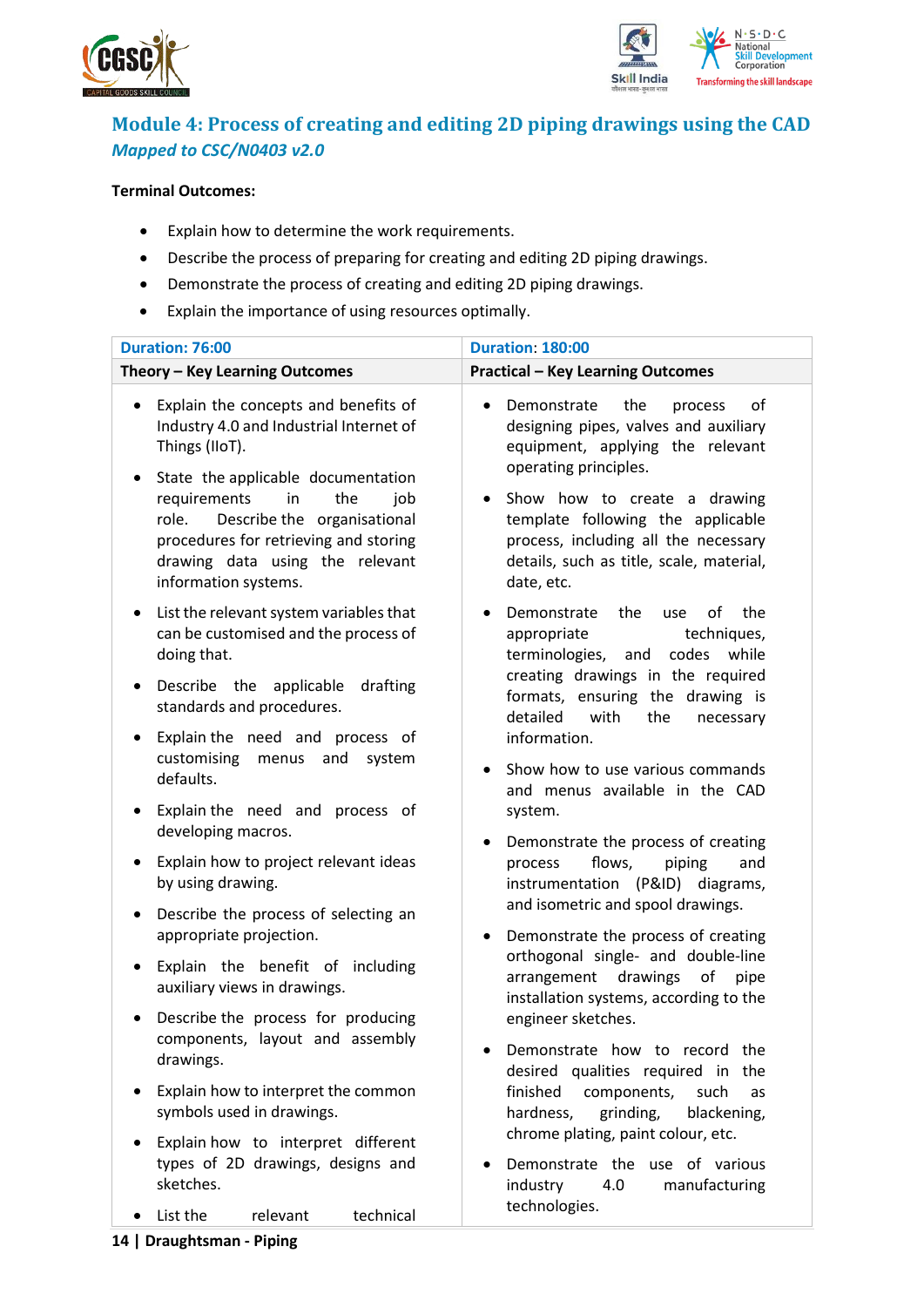



specifications to be extracted from the drawing brief.

- Explain the use of the reference documents.
- Explain the importance of selecting the appropriate materials for piping
- Explain the importance of maintaining the appropriate operating environment, quality, aesthetics, interfaces, physical space, ergonomics, tolerances, etc.
- Explain the importance of describing the raw material with the desired size and quality.
- List the standard specifications of different types of pipes, fittings, components and flanges.
- Explain the use of standard valves and auxiliary equipment in industrial piping.
- State the principles of producing orthogonal and isometric piping drawings.
- List different types of industrial pipe systems and the relevant terminology.
- Explain the functions and uses of various pipe components, fittings and flanges, such as ball, gate, angle, cocks, flanges, t-pieces, elbows, plugs, caps, unions, connectors, reducers, etc.
- Explain the function and uses of various valves and auxiliary equipment.
- State the occupational health and safety factors applicable to piping systems.
- Explain how to protect a computer from virus attacks and the appropriate action to be taken in case of a virus attack.
- Explain how to set up and use a computer and its peripherals such as light pen, digitizer/tablet, scanner, printer, plotter, etc.
- Show how to draw piping layouts and dimensions, and label the drawing as per the approved procedures.
- Demonstrate the process of optimising the usage of electricity and other resources in various tasks and processes.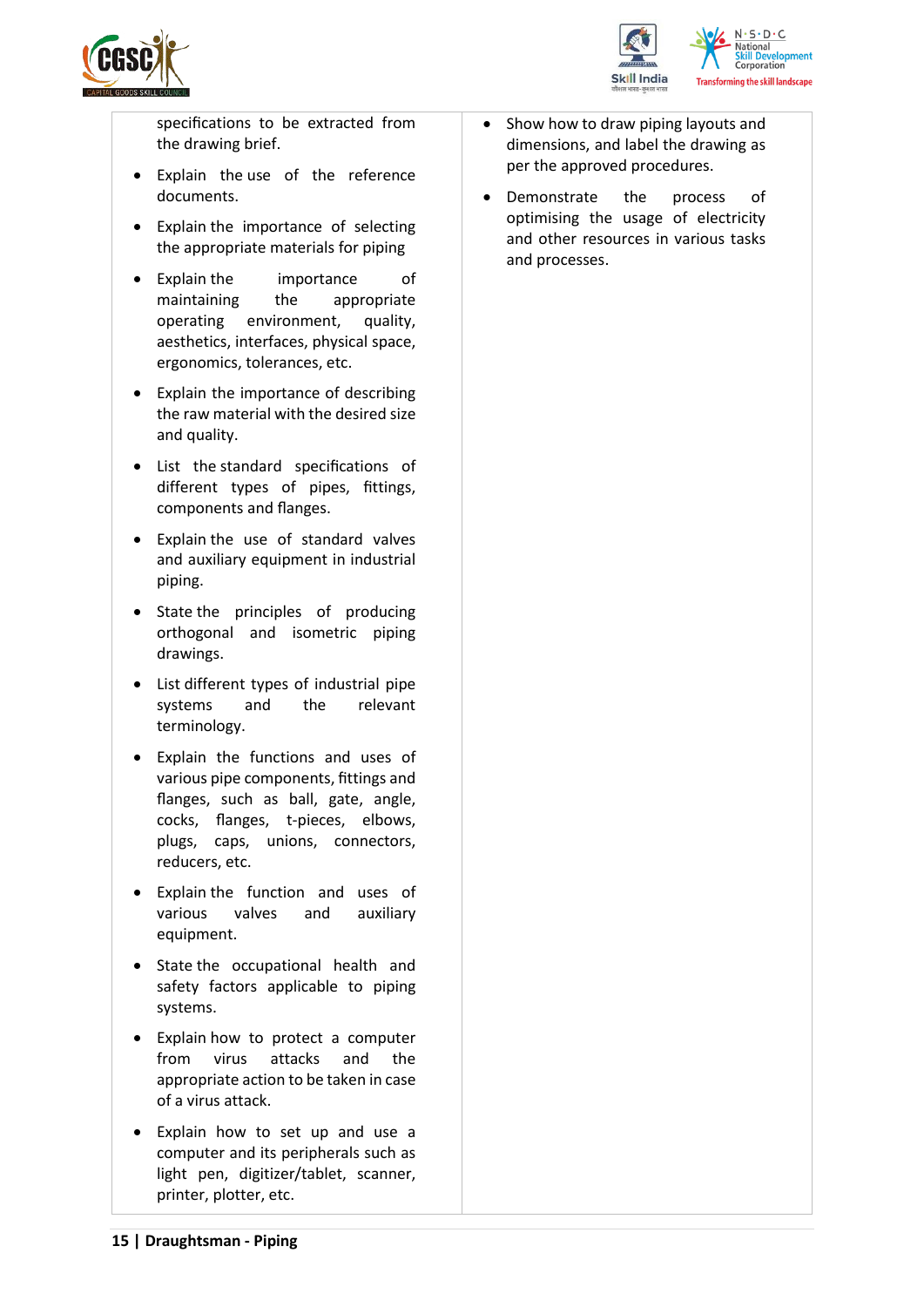



 $N \cdot S \cdot D \cdot C$ **National Skill Development**<br>Corporation **Transforming the skill landscape** 

- Explain how to use the relevant 2D drawing software according to the user manual provided by the software developer.
- Explain the basic principles of engineering and manufacturing operations.
- State the basic principles of engineering manufacturing operations.
- State the kinematics principles relevant to the manufacturing of machinery.
- List different types of drawings that may be produced using 2D software.
- Explain how to set up the viewing screen to show multiple views of the drawing.
- State the relevant standards. conventions and codes of practice applicable to making piping drawings using CAD software.
- Explain the importance of adhering to the applicable health, safety and environment protection regulations.
- Explain how to set up the 2D drawing template parameters, such as title, drawing number, scale, material, date, etc.
- Explain the use of various drawing features, such as straight lines, curves and circles, hatching and shading, dimensions and text, layers, etc.
- Explain how to access, identify and use a wide range of standard components and symbol libraries from the CAD equipment.
- Explain how to save and store drawings safely.
- Explain the importance of maintaining document version control.
- Explain how to create and maintain safe backup copies of drawings.
- Explain how to produce hard copies of the drawings, and the advantages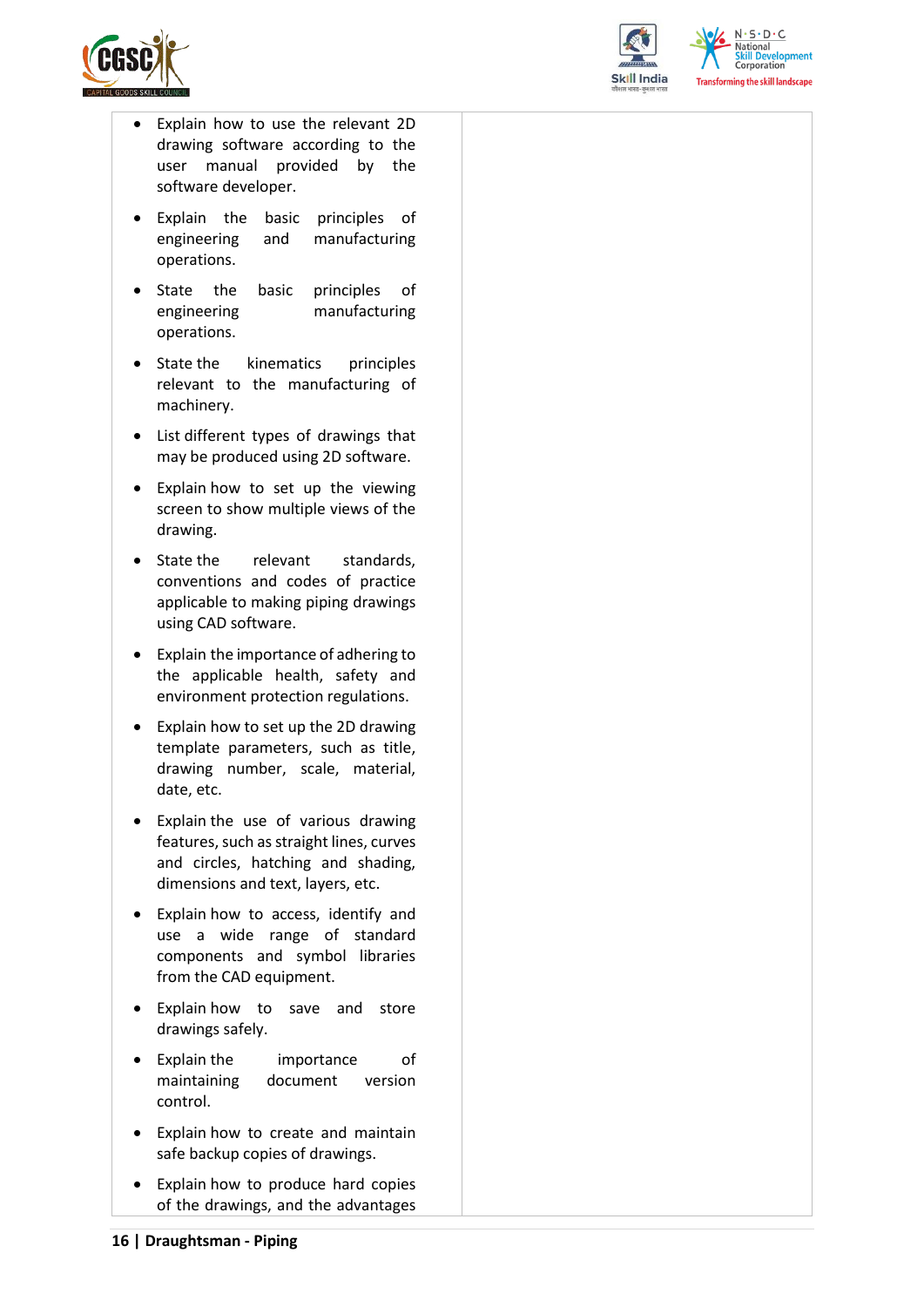



and disadvantages of printers and plotters.

• Explain the benefits and methods of resource optimisation.

#### **Classroom Aids**

Training Kit (Trainer Guide, Presentations). Whiteboard, Marker, Projector, Laptop

#### **Tools, Equipment and Other Requirements**

Computer Of Latest Configuration with All Peripheral Devices (Light Pen, Digitizer/Tablet, Scanner, Printer, Plotter), Pipe Fittings and Components, Various Types of Pipes, Commonly Used Pipe Fittings and Flanges, Latest Version of CAD Template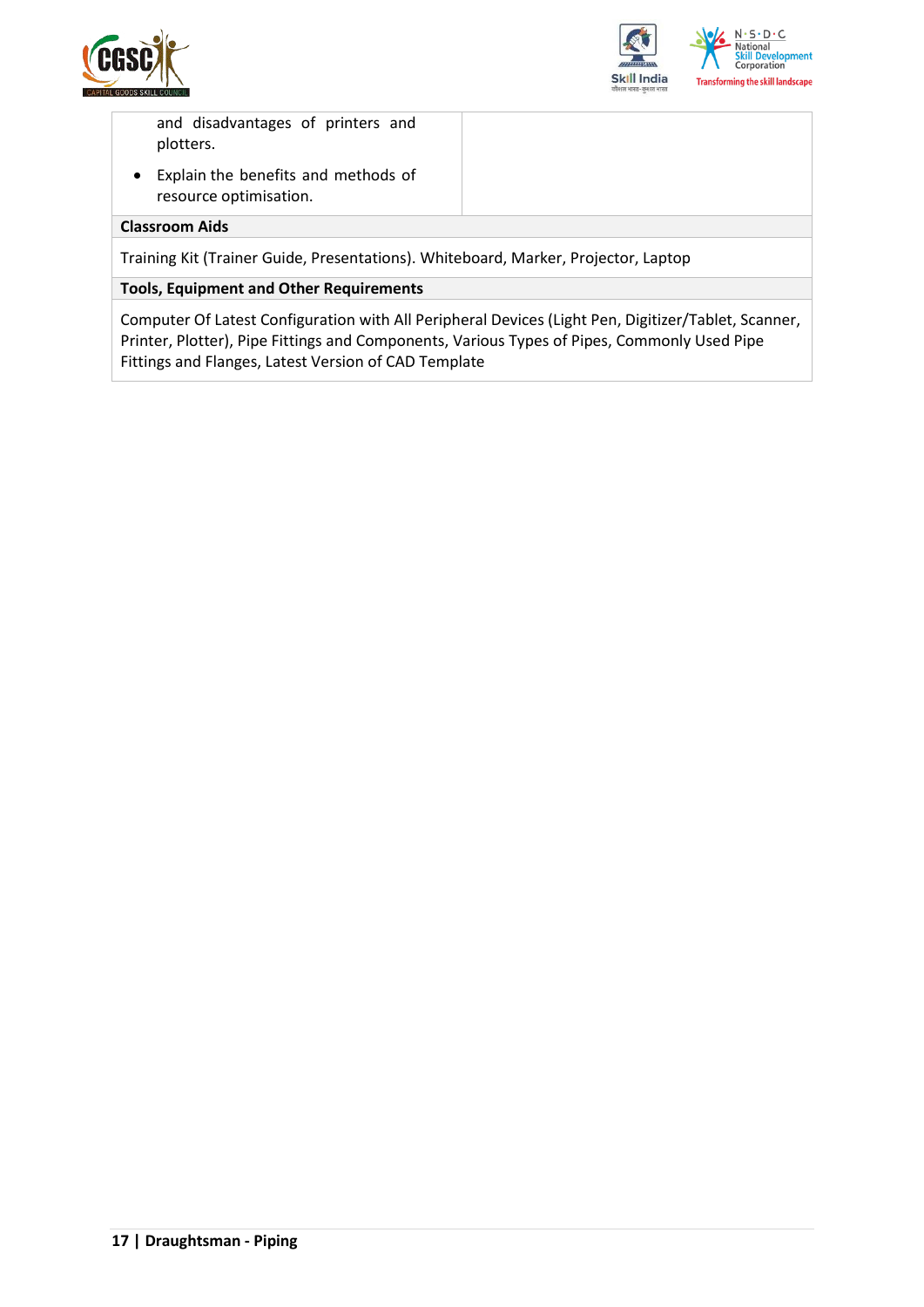



## **Annexure**

## <span id="page-17-1"></span><span id="page-17-0"></span>**Trainer Requirements**

| <b>Trainer Prerequisites</b>         |                                                    |                                               |                         |                            |                       |                                                                     |  |
|--------------------------------------|----------------------------------------------------|-----------------------------------------------|-------------------------|----------------------------|-----------------------|---------------------------------------------------------------------|--|
| <b>Minimum</b><br><b>Educational</b> | Specialization                                     | <b>Relevant Industry</b><br><b>Experience</b> |                         | <b>Training Experience</b> |                       | <b>Remarks</b>                                                      |  |
| Qualification                        |                                                    | Years                                         | <b>Specialization</b>   | Years                      | <b>Specialization</b> |                                                                     |  |
| Diploma<br>/Degree                   | Diploma<br>/Degree in<br>Mechanical<br>Engineering | 4                                             | Draughtsman<br>- Piping | 0                          |                       | Practical skills and<br>knowledge required<br>in the relevant field |  |

| <b>Trainer Certification</b>                                                                                            |                                                                                                                                                                                              |  |  |  |  |
|-------------------------------------------------------------------------------------------------------------------------|----------------------------------------------------------------------------------------------------------------------------------------------------------------------------------------------|--|--|--|--|
| <b>Domain Certification</b>                                                                                             | <b>Platform Certification</b>                                                                                                                                                                |  |  |  |  |
| Certified for Job Role: "Draughtsman - Piping"<br>mapped to QP: "CSC/Q0403, v1.0". The minimum<br>accepted score is 80% | Recommended that the Trainer is certified for the<br>Job Role: "Trainer", mapped to the Qualification<br>Pack: "MEP/Q0102". The Minimum accepted as<br>per respective SSC guidelines is 80%. |  |  |  |  |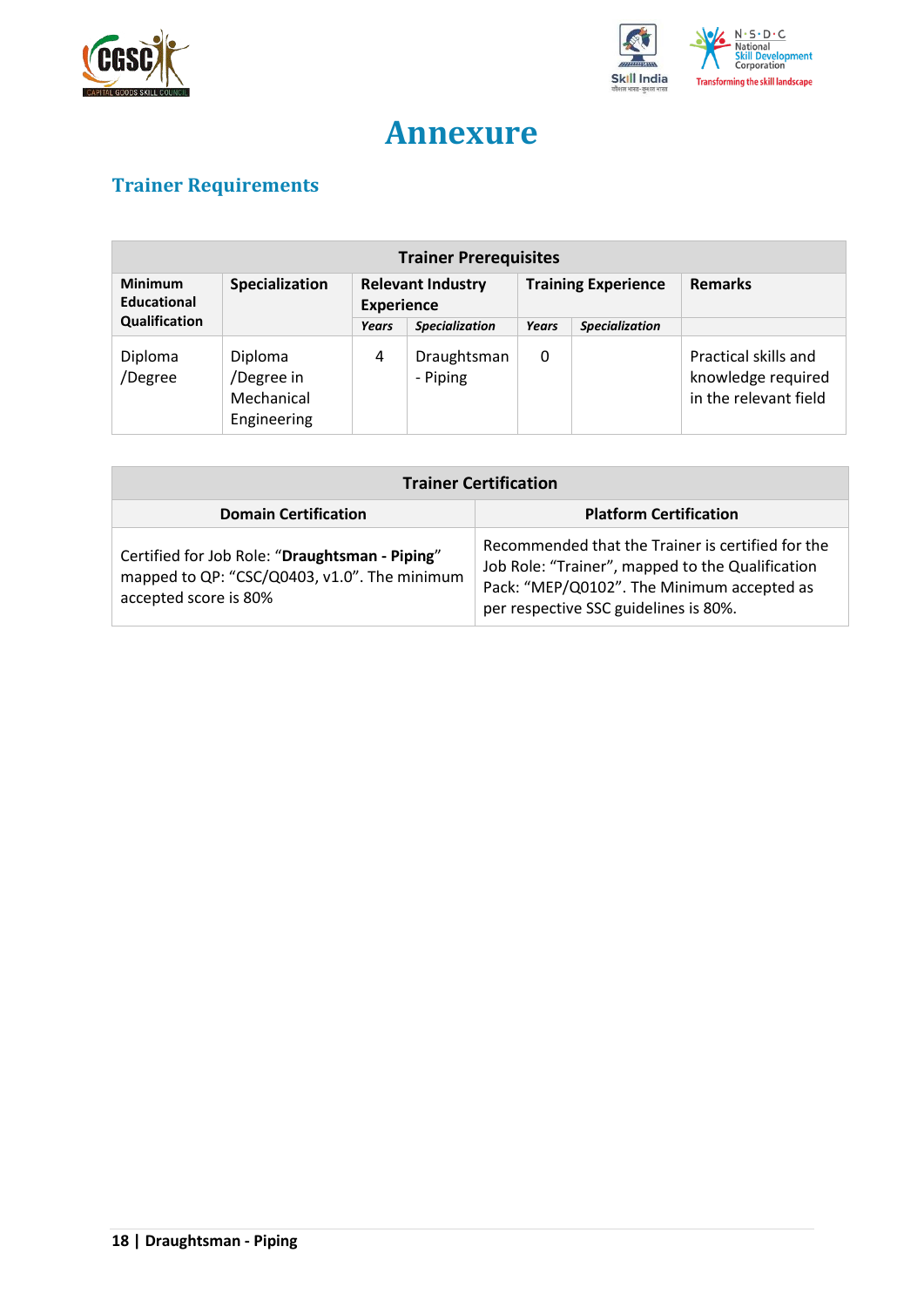



### <span id="page-18-0"></span>**Assessor Requirements**

| <b>Assessor Prerequisites</b>        |                                                 |                                               |                         |                                                 |                       |                                                                              |
|--------------------------------------|-------------------------------------------------|-----------------------------------------------|-------------------------|-------------------------------------------------|-----------------------|------------------------------------------------------------------------------|
| <b>Minimum</b><br><b>Educational</b> | Specialization                                  | <b>Relevant Industry</b><br><b>Experience</b> |                         | <b>Training/Assessment</b><br><b>Experience</b> |                       | <b>Remarks</b>                                                               |
| Qualification                        |                                                 | Years                                         | <b>Specialization</b>   | Years                                           | <b>Specialization</b> |                                                                              |
| Diploma<br>/Degree                   | Diploma /Degree<br>in Mechanical<br>Engineering | 4                                             | Draughtsman -<br>Piping | 0                                               |                       | Practical skills<br>and<br>knowledge<br>required in<br>the relevant<br>field |

| <b>Assessor Certification</b>                                                                                           |                                                                                                                                 |
|-------------------------------------------------------------------------------------------------------------------------|---------------------------------------------------------------------------------------------------------------------------------|
| <b>Domain Certification</b>                                                                                             | <b>Platform Certification</b>                                                                                                   |
| Certified for Job Role: "Draughtsman - Piping"<br>mapped to QP: "CSC/Q0403, v1.0". The<br>minimum accepted score is 80% | Certified for the Job Role: "Assessor", mapped<br>to the Qualification Pack: "MEP/Q2701, v1.0", with a<br>minimum score of 80%. |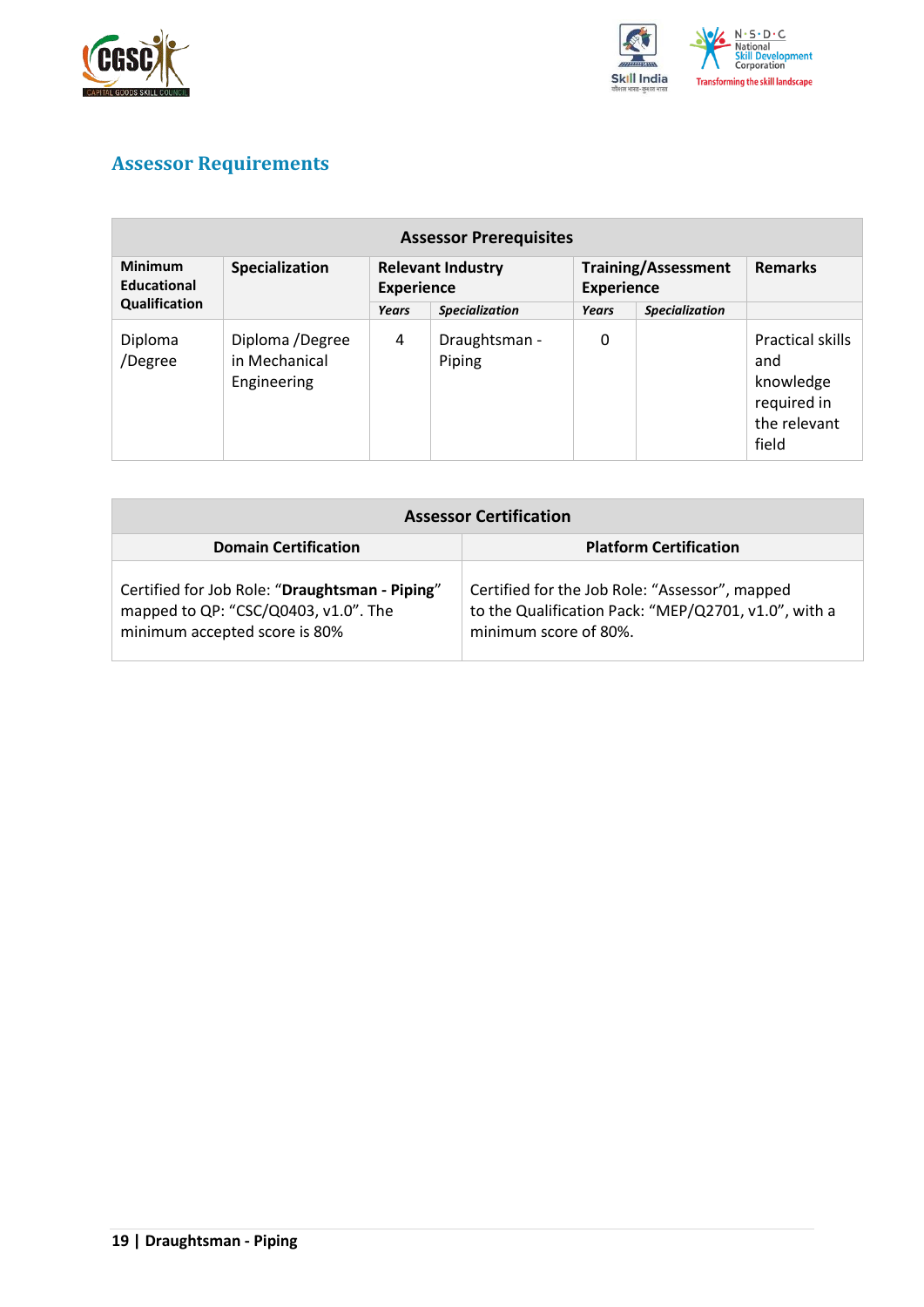



#### <span id="page-19-0"></span>**Assessment Strategy**

- 1. Assessment System Overview:
	- Batches assigned to the assessment agencies for conducting the assessment on SDMS/SIP or email
	- Assessment agencies send the assessment confirmation to VTP/TC looping SSC
	- The assessment agency deploys the ToA certified Assessor for executing the assessment
	- SSC monitors the assessment process & records
- 2. Testing Environment

To ensure a conducive environment for conducting a test, the trainer will:

- Confirm that the centre is available at the same address as mentioned on SDMS or SIP
- Check the duration of the training.
- Check the Assessment Start and End time to be 10 a.m. and 5 p.m. respectively
- Ensure there are 2 Assessors if the batch size is more than 30.
- Check that the allotted time to the candidates to complete Theory & Practical Assessment is correct.
- Check the mode of assessment—Online (TAB/Computer) or Offline (OMR/PP).
- Confirm the number of TABs on the ground are correct to execute the Assessment smoothly.
- Check the availability of the Lab Equipment for the particular Job Role.
- 3. Assessment Quality Assurance levels / Framework:
	- Question papers created by the Subject Matter Experts (SME)
	- Question papers created by the SME verified by the other subject Matter Experts
	- Questions are mapped with NOS and PC
	- Question papers are prepared considering that levels 1 to 3 are for the unskilled & semiskilled individuals, and levels 4 and above are for the skilled, supervisor & higher management
	- The assessor must be ToA certified and the trainer must be ToT Certified
	- The assessment agency must follow the assessment guidelines to conduct the assessment
- 4. Types of evidence or evidence-gathering protocol:
	- Time-stamped & geotagged reporting of the assessor from assessment location
	- Centre photographs with signboards and scheme-specific branding
	- Biometric or manual attendance sheet (stamped by TP) of the trainees during the training period
	- Time-stamped & geotagged assessment (Theory + Viva + Practical) photographs & videos
- 5. Method of verification or validation:

To verify the details submitted by the training centre, the assessor will undertake:

- A surprise visit to the assessment location
- A random audit of the batch
- A random audit of any candidate
- 6. Method for assessment documentation, archiving, and access
	- To protect the assessment papers and information, the assessor will ensure:
		- Hard copies of the documents are stored
		- Soft copies of the documents & photographs of the assessment are uploaded/accessed from Cloud Storage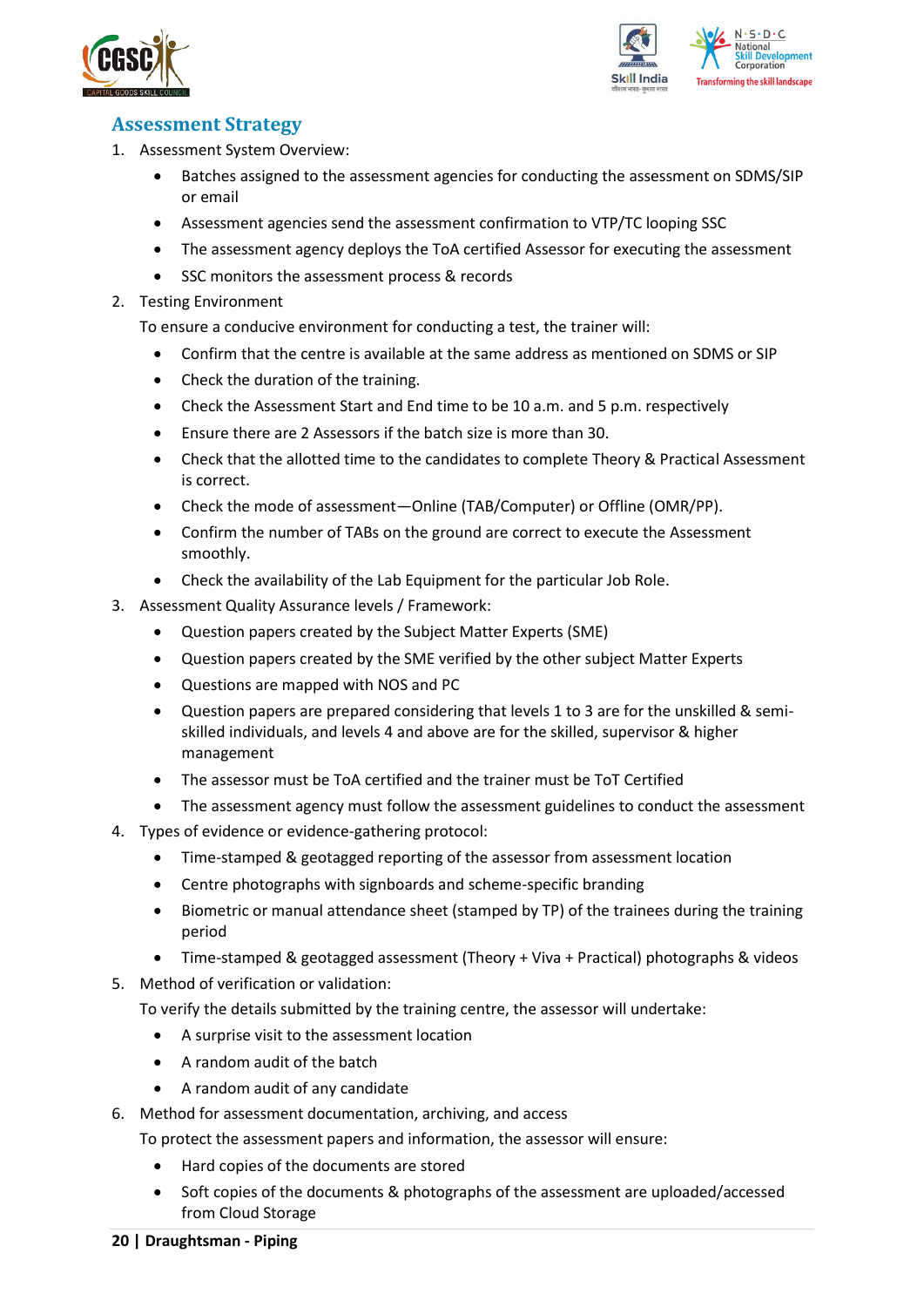



• Soft copies of the documents & photographs of the assessment are stored on the Hard drive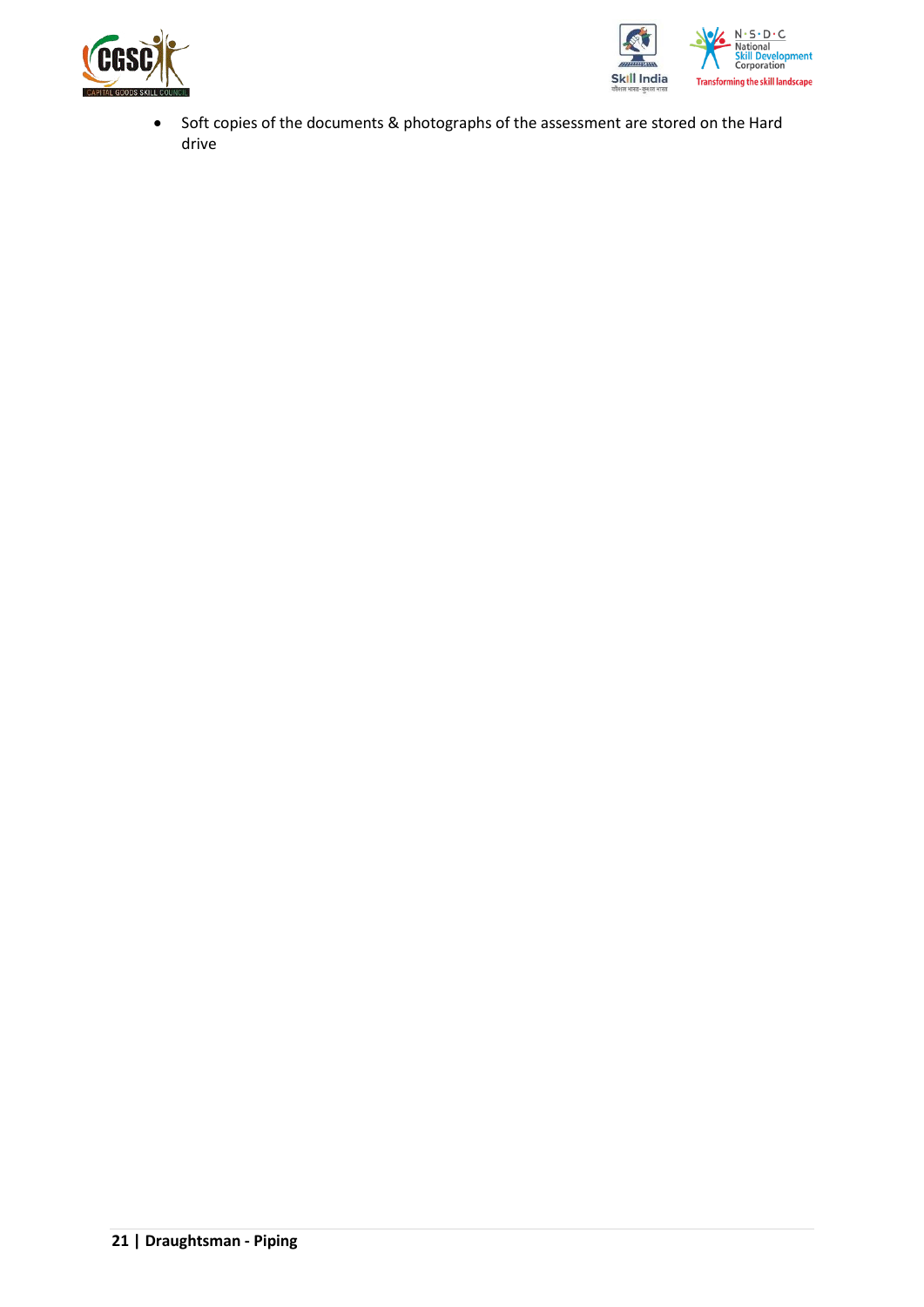

## <span id="page-21-0"></span>**References**



### <span id="page-21-1"></span>**Glossary**

| <b>Term</b>                  | <b>Description</b>                                                                                                                                                                                                                                                                                                                                |
|------------------------------|---------------------------------------------------------------------------------------------------------------------------------------------------------------------------------------------------------------------------------------------------------------------------------------------------------------------------------------------------|
| <b>Declarative knowledge</b> | Declarative knowledge refers to facts, concepts and principles that need to<br>be known and/or understood in order to accomplish a task or to solve a<br>problem.                                                                                                                                                                                 |
| <b>Key Learning</b>          | The key learning outcome is the statement of what a learner needs to know,<br>understand and be able to do in order to achieve the terminal outcomes. A<br>set of key learning outcomes will make up the training outcomes. Training<br>outcome is specified in terms of knowledge, understanding (theory) and<br>skills (practical application). |
| (M) TLO                      | On-the-job training (Mandatory); trainees are mandated to complete<br>specified hours of training on-site                                                                                                                                                                                                                                         |
| OJT (R)                      | On-the-job training (Recommended); trainees are recommended the<br>specified hours of training on-site                                                                                                                                                                                                                                            |
| <b>Procedural Knowledge</b>  | Procedural knowledge addresses how to do something, or how to perform a                                                                                                                                                                                                                                                                           |
| <b>Training Outcome</b>      | Training outcome is a statement of what a learner will know, understand<br>and be able to do upon the completion of the training.                                                                                                                                                                                                                 |
| <b>Terminal Outcome</b>      | The terminal outcome is a statement of what a learner will know,<br>understand and be able to do upon the completion of a module. A set of<br>terminal outcomes help to achieve the training outcome.                                                                                                                                             |